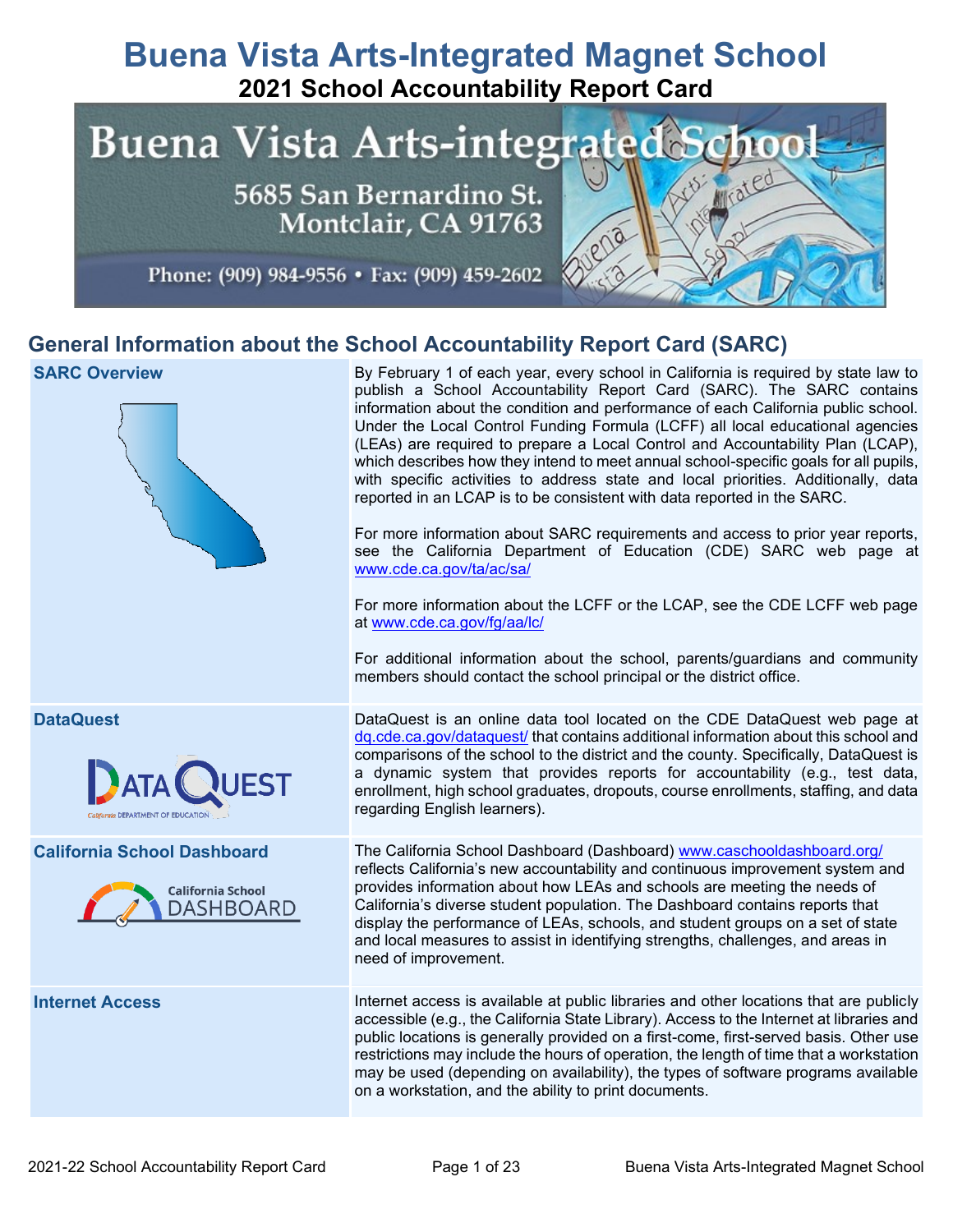#### **2021-22 School Contact Information**

| <b>School Name</b>                               | Buena Vista Arts-Integrated Magnet School |
|--------------------------------------------------|-------------------------------------------|
| <b>Street</b>                                    | 5685 San Bernardino Street                |
| City, State, Zip                                 | Montclair, CA 91763                       |
| <b>Phone Number</b>                              | 909-984-9556                              |
| <b>Principal</b>                                 | Jamemy Barnett                            |
| <b>Email Address</b>                             | jamemy.barnett@omsd.net                   |
| <b>School Website</b>                            | https://www.omsd.net/Domain/11            |
| County-District-School (CDS) Code 36678196036156 |                                           |

| <b>2021-22 District Contact Information</b> |                                          |  |  |
|---------------------------------------------|------------------------------------------|--|--|
| <b>District Name</b>                        | <b>Ontario-Montclair School District</b> |  |  |
| <b>Phone Number</b>                         | $(909)$ 459-2500                         |  |  |
| Superintendent                              | Dr. James Q. Hammond                     |  |  |
| <b>Email Address</b>                        | info@omsd.net                            |  |  |
| <b>District Website Address</b>             | https://www.omsd.net                     |  |  |

#### **2021-22 School Overview**

Buena Vista Arts-integrated Magnet School enjoys a rich academic and artistic culture that makes the school unique. Parents, teachers, support staff, and administration value each student's unique talents and all have important roles in helping support a community that encourages creativity. Buena Vista Arts-integrated Magnet School is a school of choice for the parents and students of the Ontario-Montclair School District. Students who live within the boundaries of the Ontario-Montclair School District may apply to attend Buena Vista through an intra-district transfer. Students outside of the district apply to Buena Vista through the district's inter-district transfer process. The Visual and Performing Arts (VAPA) curriculum is incorporated within each subject area and the students are provided with 1-2 hours of Studio Time each week. During Studio Time, each teacher has a specialty or an area of interest that they teach to the students based on the California VAPA Standards. Students are able to explore the areas of music, drama, visual arts, and dance each year. For visual arts, the school has supplies for all art media. There is a stage in the multi-purpose room for all classes to practice and showcase the wide range of student talent we have on campus. Other VAPA extracurricular activities include the Buena Vista Choir, Dance Club, Photography Club, and the annual musical that is open for all students to participate. Buena Vista earned Silver Medal recognition for California State PBIS participation in the 2018-2019 school year. Additionally, Buena Vista earned the Community Cares recognition in the spring of 2020.

Through the analysis and continuous monitoring of data, the teachers implement interventions, accommodations, and enrichment activities to ensure that all students are proficient or advanced on the California Assessment of Student Performance and Progress (CAASPP) System. The students are monitored annually by Smarter Balanced Summative Assessments for English language arts (ELA) and mathematics in grades third through sixth. In addition, students are also regularly monitored throughout the school year using district assessments that include the I Ready Assessment for ELA and Math, IAB Assessments, and Performance Tasks for ELA and math. Teachers also utilize standards-based assessments for evaluating student progress. The teachers meet throughout the year to analyze classroom data and make important instructional decisions to ensure we are meeting the needs of all students. To further enrich the learning experience of all Buena Vista students, there are interactive projectors in each classroom, a fully equipped library, Scholastic Reading Counts incentive program, several computer-based reading and programs, and multiple opportunities to learn through the arts.

#### Mission Statement:

Our mission at Buena Vista Arts-integrated Magnet School is to guarantee high standards of excellence for scholars in an environment that promotes the arts. This will be achieved b providing a comprehensive standards-based education in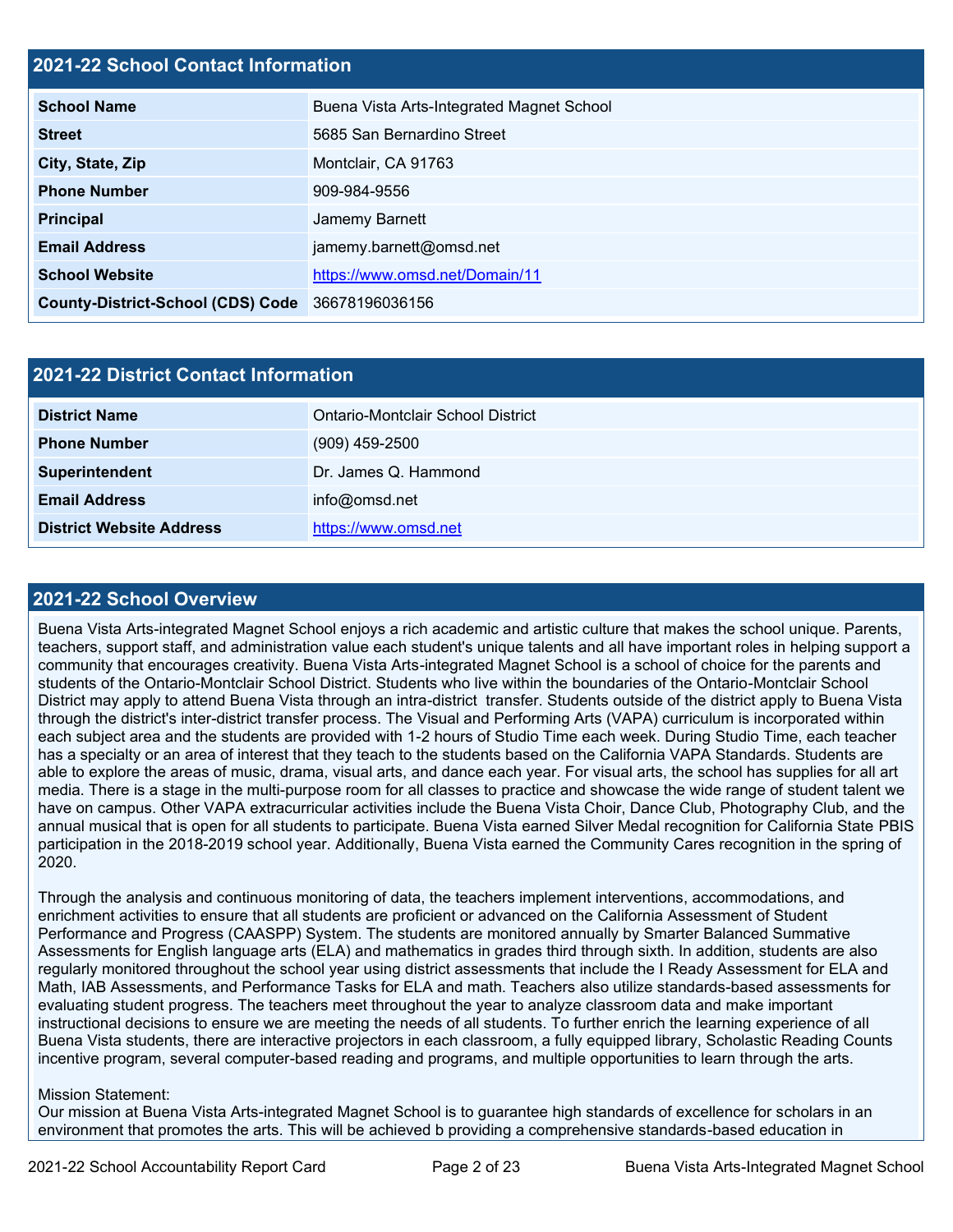#### **2021-22 School Overview**

academics, dance, music, theatre, and visual arts. The school community will encourage individual student talents, creativity, passion, and their love of the arts.

Goals and Objectives:

Under the umbrella of our mission statement our school has developed an action plan consisting of 4 goals:

- 1. Promote the visual and performing arts
- a. across all content areas
- b. provide a variety of extra-curricular opportunities
- c. promote the arts in college and career
- 2. Promote health and wellness in a safe and positive environment
- a. supporting healthy habits
- b. promoting an active lifestyle
- c. promoting safety, respect, and responsibility
- 3. Provide effective instruction aligned to Common Core State Standards
- a. developing critical reading and writing skills across content
- b. promote student engagement and collaboration
- c. develop academic language
- d. foster higher level thinking
- e. build technological capacities
- 4. Promote a college-bound and career-driven culture
- a. build a relationship with Promise Scholars
- b. promote the arts in college and career
- c. develop college and career partnerships

## **About this School**

## **2020-21 Student Enrollment by Grade Level**

| <b>Grade Level</b>      | <b>Number of Students</b> |
|-------------------------|---------------------------|
| Kindergarten            | 81                        |
| Grade 1                 | 52                        |
| Grade 2                 | 48                        |
| Grade 3                 | 53                        |
| Grade 4                 | 52                        |
| Grade 5                 | 57                        |
| Grade 6                 | 50                        |
| <b>Total Enrollment</b> | 393                       |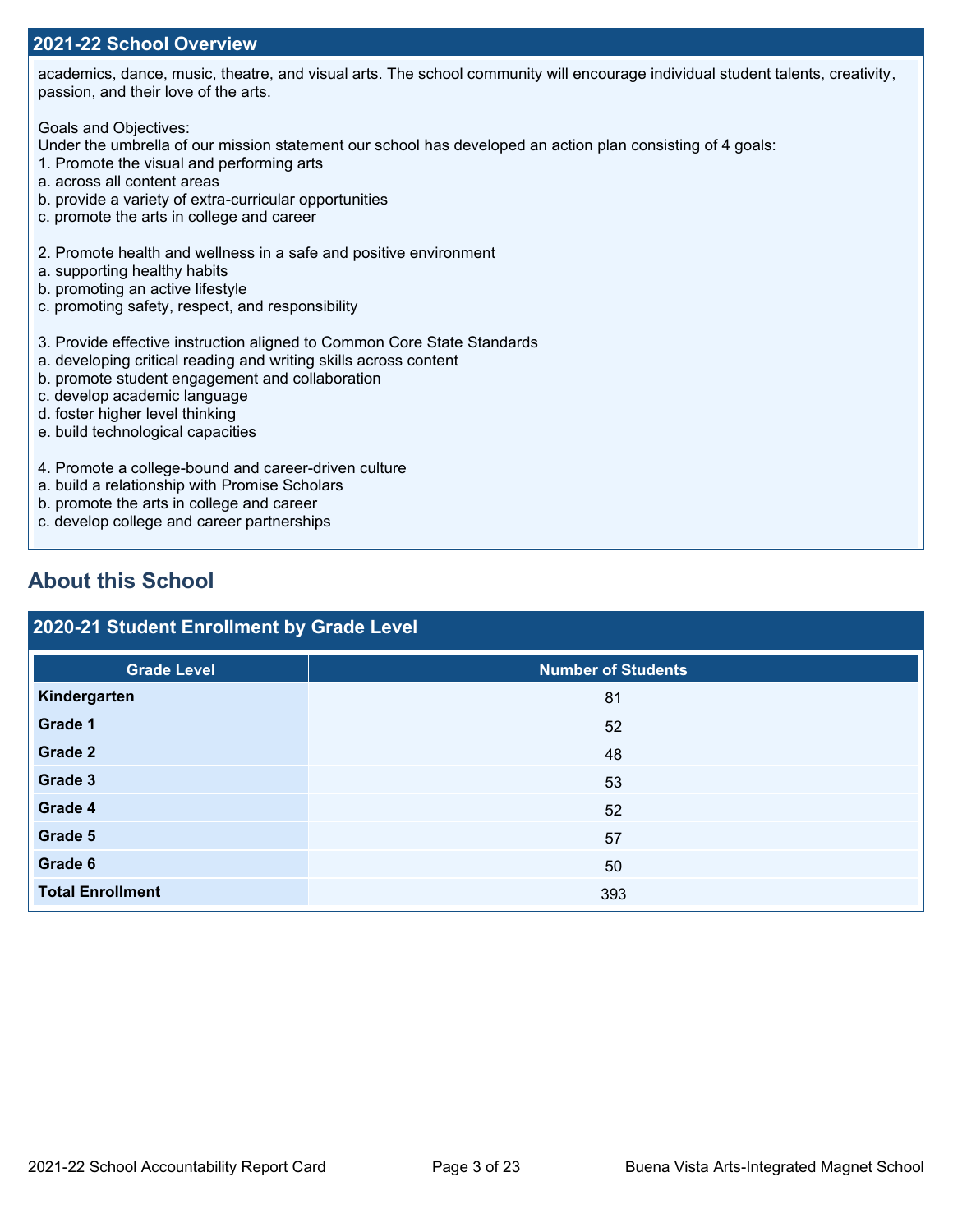#### **2020-21 Student Enrollment by Student Group**

| <b>Student Group</b>                   | <b>Percent of Total Enrollment</b> |
|----------------------------------------|------------------------------------|
| Female                                 | 50.6                               |
| <b>Male</b>                            | 49.4                               |
| American Indian or Alaska Native       | 0.3                                |
| Asian                                  | 1.3                                |
| <b>Black or African American</b>       | 2.8                                |
| <b>Hispanic or Latino</b>              | 87                                 |
| <b>Two or More Races</b>               | 2.8                                |
| <b>White</b>                           | 5.9                                |
| <b>English Learners</b>                | 8.9                                |
| <b>Foster Youth</b>                    | 0.3                                |
| <b>Homeless</b>                        | 5.1                                |
| <b>Socioeconomically Disadvantaged</b> | 70.2                               |
| <b>Students with Disabilities</b>      | 7.1                                |
|                                        |                                    |

## **A. Conditions of Learning State Priority: Basic**

The SARC provides the following information relevant to the State priority: Basic (Priority 1):

- Degree to which teachers are appropriately assigned and fully credentialed in the subject area and for the pupils they are teaching;
- Pupils have access to standards-aligned instructional materials; and
- School facilities are maintained in good repair

Note: For more information refer to the Updated Teacher Equity Definitions web page at<https://www.cde.ca.gov/pd/ee/teacherequitydefinitions.asp>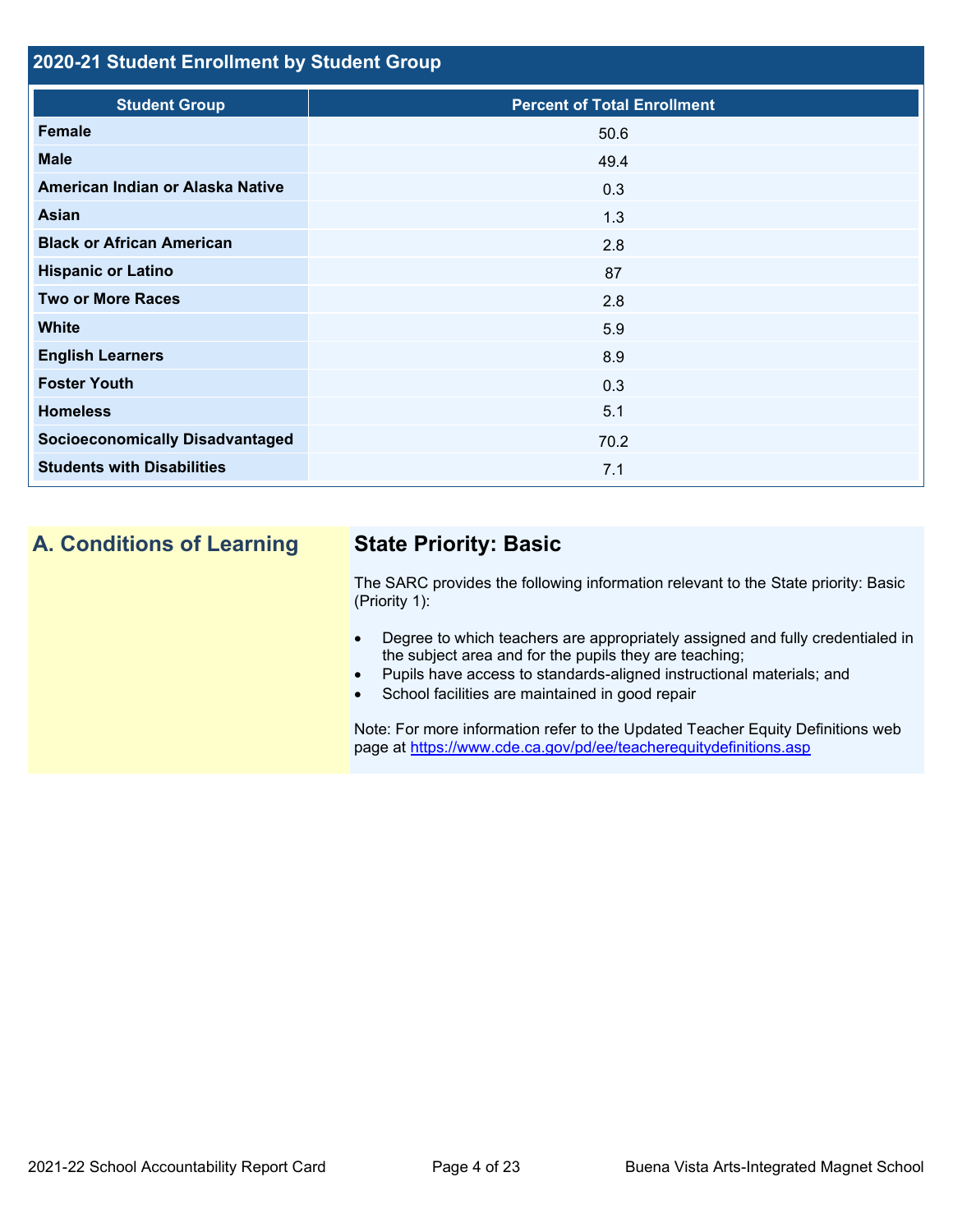| 2019-20 Teacher Preparation and Placement                                                       |         |  |  |  |
|-------------------------------------------------------------------------------------------------|---------|--|--|--|
| <b>Authorization/Assignment</b>                                                                 | 2019-20 |  |  |  |
| Fully (Preliminary or Clear) Credentialed for Subject and Student Placement (properly assigned) |         |  |  |  |
| <b>Intern Credential Holders Properly Assigned</b>                                              |         |  |  |  |
| Teachers Without Credentials and Misassignments ("ineffective" under ESSA)                      |         |  |  |  |
| Credentialed Teachers Assigned Out-of-Field ("out-of-field" under ESSA)                         |         |  |  |  |
| <b>Unknown</b>                                                                                  |         |  |  |  |
| <b>Total Teaching Positions</b>                                                                 |         |  |  |  |
|                                                                                                 |         |  |  |  |

Note: The data in this table is based on Full Time Equivalent (FTE) status. One FTE equals one staff member working full time; one FTE could also represent two staff members who each work 50 percent of full time. Additionally, an assignment is defined as a position that an educator is assigned to based on setting, subject, and grade level. An authorization is defined as the services that an educator is authorized to provide to students.

# **2019-20 Teachers Without Credentials and Misassignments (considered "ineffective" under ESSA) Authorization/Assignment 2019-20 Permits and Waivers Misassignments Vacant Positions Total Teachers Without Credentials and Misassignments**

## **2019-20 Credentialed Teachers Assigned Out-of-Field (considered "out-of-field" under ESSA)**

| <b>Indicator</b>                                       | 2019-20 |
|--------------------------------------------------------|---------|
| Credentialed Teachers Authorized on a Permit or Waiver |         |
| <b>Local Assignment Options</b>                        |         |
| <b>Total Out-of-Field Teachers</b>                     |         |

### **2019-20 Class Assignments**

| <b>Indicator</b>                                                                                                                                    | 2019-20 |
|-----------------------------------------------------------------------------------------------------------------------------------------------------|---------|
| <b>Misassignments for English Learners</b><br>(a percentage of all the classes with English learners taught by teachers that are misassigned)       |         |
| No credential, permit or authorization to teach<br>(a percentage of all the classes taught by teachers with no record of an authorization to teach) |         |

| 2021-22 Quality, Currency, Availability of Textbooks and Other Instructional Materials |  |  |  |  |
|----------------------------------------------------------------------------------------|--|--|--|--|
| Year and month in which the data were collected<br>December 2021                       |  |  |  |  |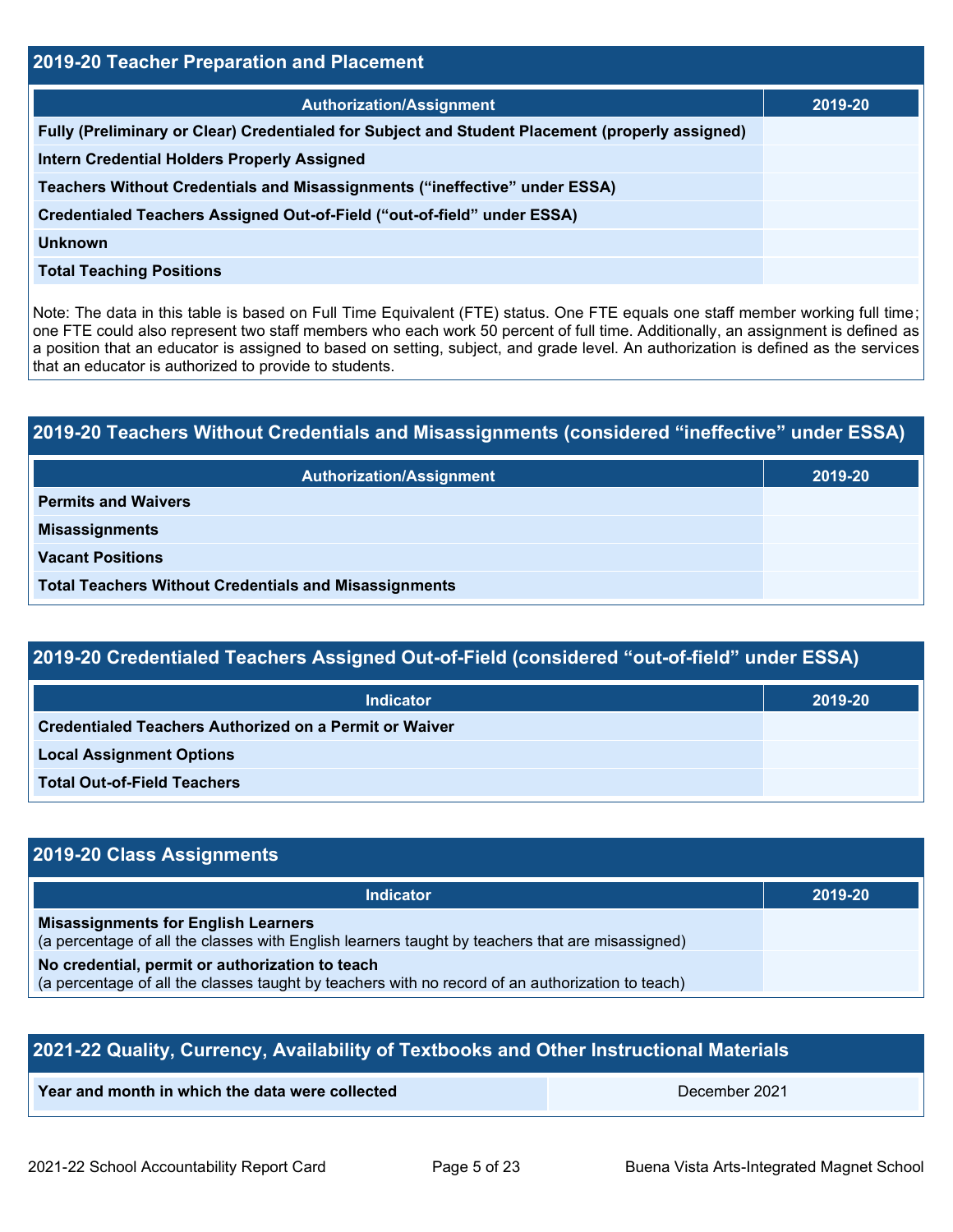| <b>Subject</b>                    | Textbooks and Other Instructional Materials/year of<br><b>Adoption</b>                                                                                                                                                                                                                                                                                                                                                                                                               | <b>From</b><br><b>Most</b><br><b>Recent</b><br><b>Adoption</b> | <b>Percent</b><br><b>Students</b><br><b>Lacking Own</b><br><b>Assigned</b><br>Copy |
|-----------------------------------|--------------------------------------------------------------------------------------------------------------------------------------------------------------------------------------------------------------------------------------------------------------------------------------------------------------------------------------------------------------------------------------------------------------------------------------------------------------------------------------|----------------------------------------------------------------|------------------------------------------------------------------------------------|
| <b>Reading/Language Arts</b>      | TK Big Day (Houghton-Mifflin-Harcourt) - Adopted 2016<br>K-6 Wonders (McGraw-Hill) - Adopted 2016                                                                                                                                                                                                                                                                                                                                                                                    | Yes                                                            | 0%                                                                                 |
| <b>Mathematics</b>                | TK-8 - Eureka Math (Great Minds)- Adopted 2015* and then<br>in 2018* for Dual Immersion program.<br>K-8 mathematics materials were selected by OMSD<br>stakeholders to adopt due to the level of rigor of the program<br>and a strong alignment with the California State Standards.<br>*TK mathematics materials are from the most recent local<br>adoption.<br>Integrated Math, High School Credit Course, Houghton Mifflin<br>Harcourt, Integrated Math I, 2015 adopted May, 2020 | No                                                             | 0%                                                                                 |
| <b>Science</b>                    | TK- Big Day Houghton-Mifflin- Adopted 2016<br>K-5 California Inspire Science (McGraw Hill) - Adopted 2019<br>6-8 California Inspire Science-Preferred Integrated (McGraw<br>Hill) - Adopted 2019                                                                                                                                                                                                                                                                                     | Yes                                                            | 0%                                                                                 |
| <b>History-Social Science</b>     | TK Big Day (Houghton-Mifflin-Harcourt) - Adopted 2016<br>K-5 California Vistas (Macmillan/McGraw-Hill) - Adopted<br>2006*<br>6-8 My World Interactive (Pearson) - Adopted 2018<br>*K-5 History/Social Science materials are not from the most<br>recent state adoption; however, the district has determined<br>through local review that the materials are still aligned to<br>current state standards.                                                                             | Yes                                                            | 0%                                                                                 |
| <b>Foreign Language</b>           | *Spanish II S, High School Credit Course, Vista, Imagina, 4th<br>Edition, adopted May 2020 - *Not from the most recent state<br>adoption.<br>Spanish for Native Speakers, McDougal Littel, Tu Mundo,<br>2008, adopted July 2008<br>Beginning Spanish, Prentice Hall, Realidades, 2008, adopted<br><b>July 2008</b>                                                                                                                                                                   | Yes                                                            | 0%                                                                                 |
| <b>Health</b>                     | K-8 Focus on You (Charles Merrill Publishing) - Adopted<br>1984                                                                                                                                                                                                                                                                                                                                                                                                                      | No                                                             | 0%                                                                                 |
| <b>Visual and Performing Arts</b> | TK-6 Theatre Arts Connection (SRA/McGraw-Hill) - Adopted<br>2008<br>TK-6 Art Connection (SRA/McGraw-Hill) - Adopted 2008<br>TK-8 CA Spotlight on Music (McGraw-Hill) - Adopted 2008<br>6-8 Middle School Art Series (McGraw-Hill) - Adopted 2008                                                                                                                                                                                                                                     | Yes                                                            | 0%                                                                                 |

#### **School Facility Conditions and Planned Improvements**

#### Campus Safety:

Buena Vista Arts has adequate classroom, staff, and ancillary spaces. Buena Vista Arts has 19 classrooms, a multi-purpose room, a library, and an administration building. The main campus was built in 1966.The site was used for various district purposes. The site has served as a school for children with special needs, an adult education school, an Opportunity School for junior high school students, a training center for dental hygienists, offices for music and art teachers, and the district Technology and Materials Center. In September of 1990, Buena Vista became a kindergarten school. Buena Vista became Buena Vista Arts-integrated School in September 1994. The school is now called Buena Vista Arts-integrated Magnet School and encompasses grades TK through 6.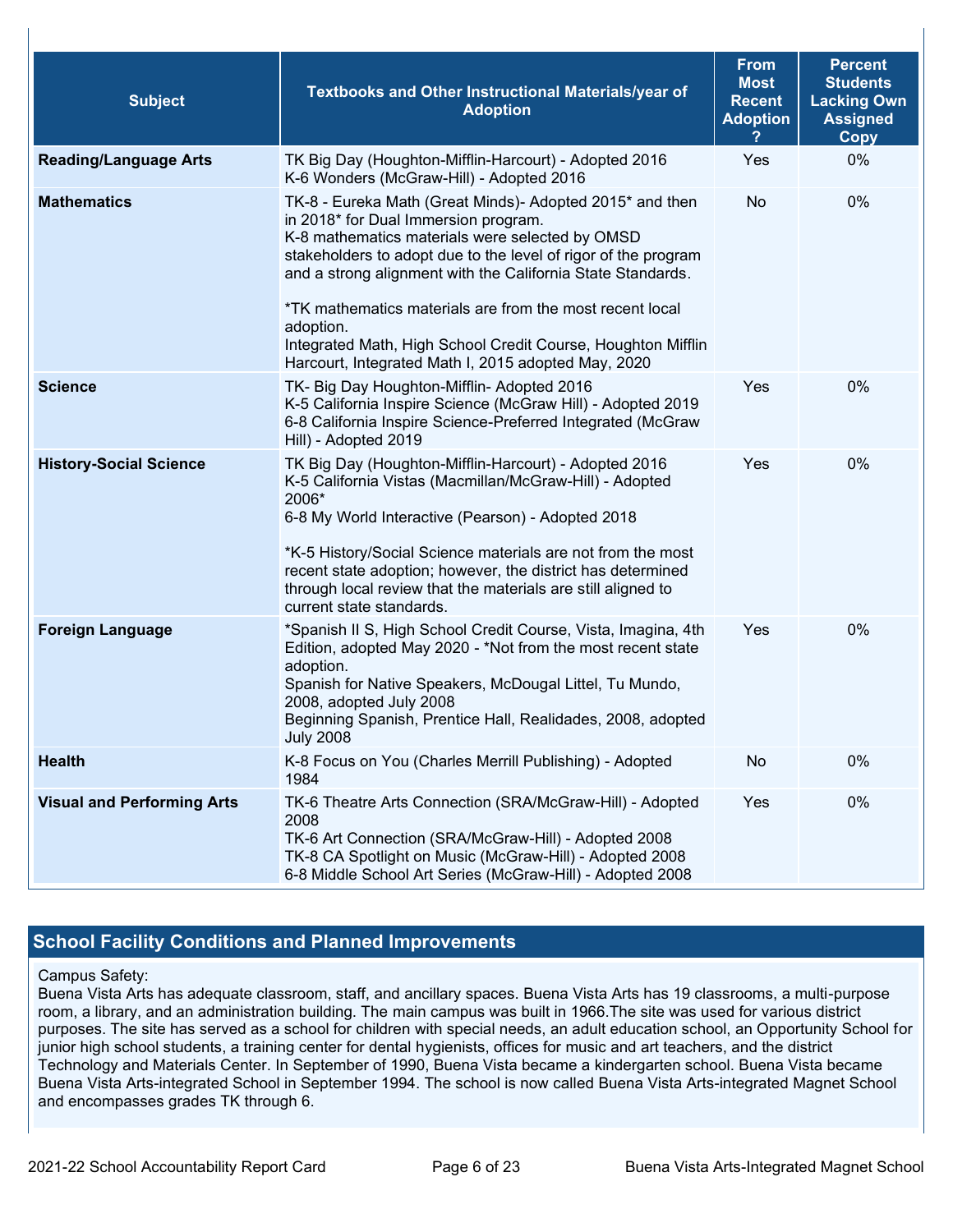#### **School Facility Conditions and Planned Improvements**

To promote safety, Buena Vista Arts is a closed campus; gates are closed during the school day and visitors must enter through the main office to sign in at the front desk prior to entering school premises. Visitors must present their California ID badges and staff must present their district badge through our RAPTOR system. Signage has been placed at all gates directing visitors to check in at the office. Our school follows district volunteer application guidelines for anyone volunteering on campus or on field trips. Buena Vista Arts offers student supervision before school, during school and after school. Supervision in the morning is done by the administrative team, support staff, and Proctors. Recess duty supervision is offered by teachers and proctors. Adult proctors supervise lunch and lunch recess. After-school supervision is supported by the administrative team, support staff and teachers.

#### Maintenance:

The Ontario-Montclair maintenance staff ensures that the repairs necessary to keep the school in good repair and working order are completed in a timely manner. A work order process in used to ensure efficient service and that emergency repairs are given the highest priority. The Ontario-Montclair School District takes great efforts to ensure that all schools are clean, safe, and functional. To assist in this effort, the Ontario-Montclair School District uses a facility survey instrument developed by the State of California OPSC. The results are available at the school office or the Ontario-Montclair District Office. The LEA governing board has adopted cleaning standards for all schools in the Ontario-Montclair School District. A summary of these standards is available at the school office or at the Ontario-Montclair District Office. The principal works daily with the custodial staff to develop cleaning schedules to ensure a clean and safe school. OMSD participates in the state's School Deferred Maintenance Program, which provides state matching funds in order to assist schools with the expenditures for major repairs and upgrades. Typically, this includes the following: roofing, plumbing, heating, air conditioning, electrical systems, interior or exterior painting, floor and carpeting. Each year the district matches the required allotment set by the state in order to participate in the differed maintenance program.

No findings to report. No sites in the district were open for in-person learning therefore facilities inspections were not conducted. Inspections will take place once sites re-open for in-person learning.

#### **Year and month of the most recent FIT report** 10/29/19 and 10/29/19

**System Inspected Rate Good Rate Fair Rate Poor Repair Needed and Action Taken or Planned Systems:** Gas Leaks, Mechanical/HVAC, Sewer X **Interior:** Interior Surfaces X **Cleanliness:** Overall Cleanliness, Pest/Vermin Infestation X **Electrical** X **Restrooms/Fountains:** Restrooms, Sinks/ Fountains X **Safety:** Fire Safety, Hazardous Materials X **Structural:** Structural Damage, Roofs X **External:** Playground/School Grounds, Windows/ Doors/Gates/Fences X

| <b>Overall Facility Rate</b> |      |      |      |
|------------------------------|------|------|------|
| <b>Exemplary</b>             | Good | Fair | Poor |
|                              |      |      |      |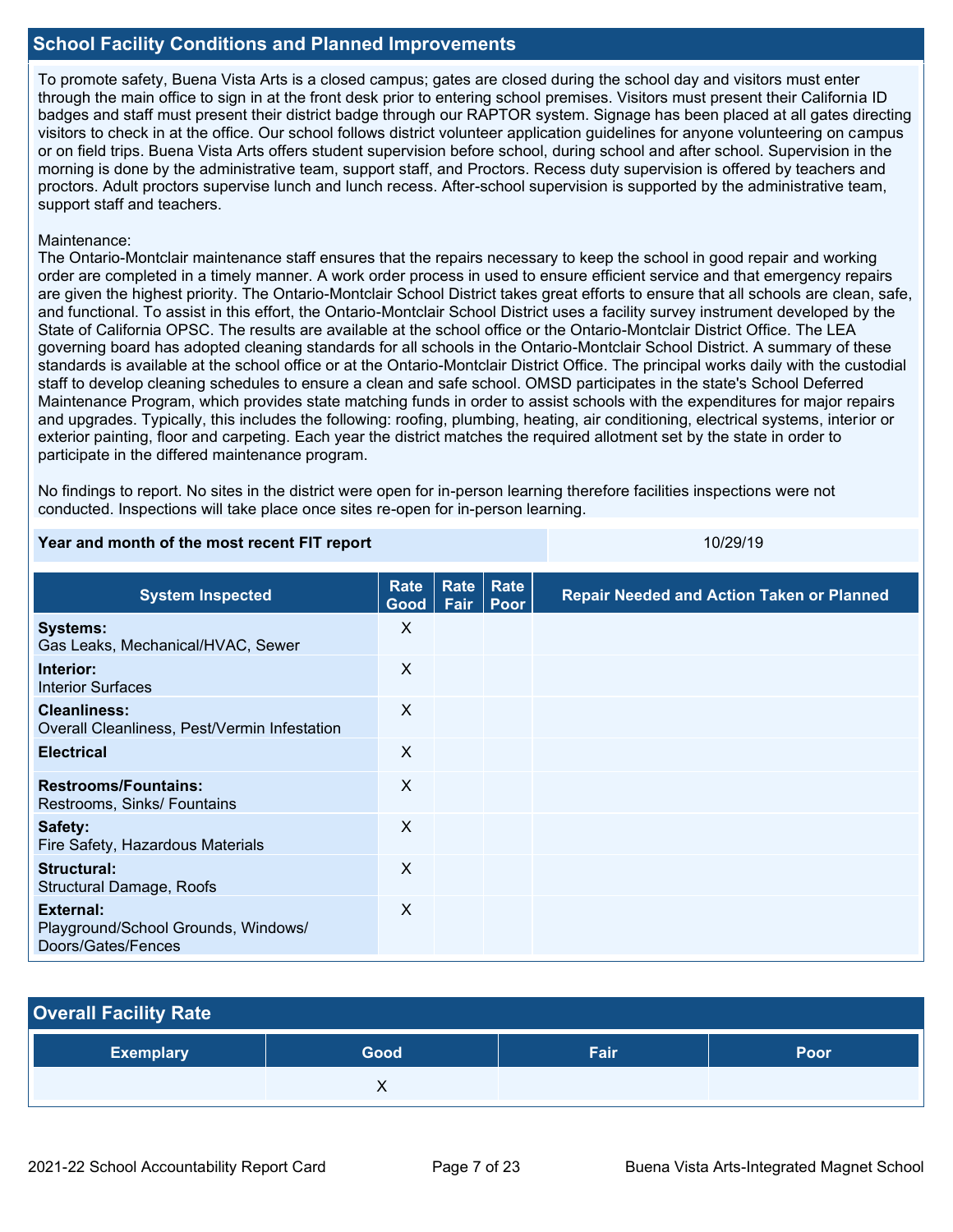## **B. Pupil Outcomes State Priority: Pupil Achievement**

The SARC provides the following information relevant to the State priority: Pupil Achievement (Priority 4):

#### **Statewide Assessments**

(i.e., California Assessment of Student Performance and Progress [CAASPP] System includes the Smarter Balanced Summative Assessments for students in the general education population and the California Alternate Assessments [CAAs] for English language arts/literacy [ELA] and mathematics given in grades three through eight and grade eleven. Only eligible students may participate in the administration of the CAAs. CAAs items are aligned with alternate achievement standards, which are linked with the Common Core State Standards [CCSS] for students with the most significant cognitive disabilities).

The CAASPP System encompasses the following assessments and student participation requirements:

- 1. **Smarter Balanced Summative Assessments and CAAs for ELA** in grades three through eight and grade eleven.
- 2. **Smarter Balanced Summative Assessments and CAAs for mathematics** in grades three through eight and grade eleven.
- 3. **California Science Test (CAST) and CAAs for Science** in grades five, eight, and once in high school (i.e., grade ten, eleven, or twelve).

#### **SARC Reporting in the 2020-2021 School Year Only**

Where the most viable option, LEAs were required to administer the statewide summative assessment in ELA and mathematics. Where a statewide summative assessment was not the most viable option for the LEA (or for one or more gradelevel[s] within the LEA) due to the pandemic, LEAs were allowed to report results from a different assessment that met the criteria established by the State Board of Education (SBE) on March 16, 2021. The assessments were required to be:

- Aligned with CA CCSS for ELA and mathematics;
- Available to students in grades 3 through 8, and grade 11; and
- Uniformly administered across a grade, grade span, school, or district to all eligible students.

#### **Options**

Note that the CAAs could only be administered in-person following health and safety requirements. If it was not viable for the LEA to administer the CAAs in person with health and safety guidelines in place, the LEA was directed to not administer the tests. There were no other assessment options available for the CAAs. Schools administered the Smarter Balanced Summative Assessments for ELA and mathematics, other assessments that meet the SBE criteria, or a combination of both, and they could only choose one of the following:

- Smarter Balanced ELA and mathematics summative assessments;
- Other assessments meeting the SBE criteria; or
- Combination of Smarter Balanced ELA and mathematics summative assessments and other assessments.

The percentage of students who have successfully completed courses that satisfy the requirements for entrance to the University of California and the California State University, or career technical education sequences or programs of study.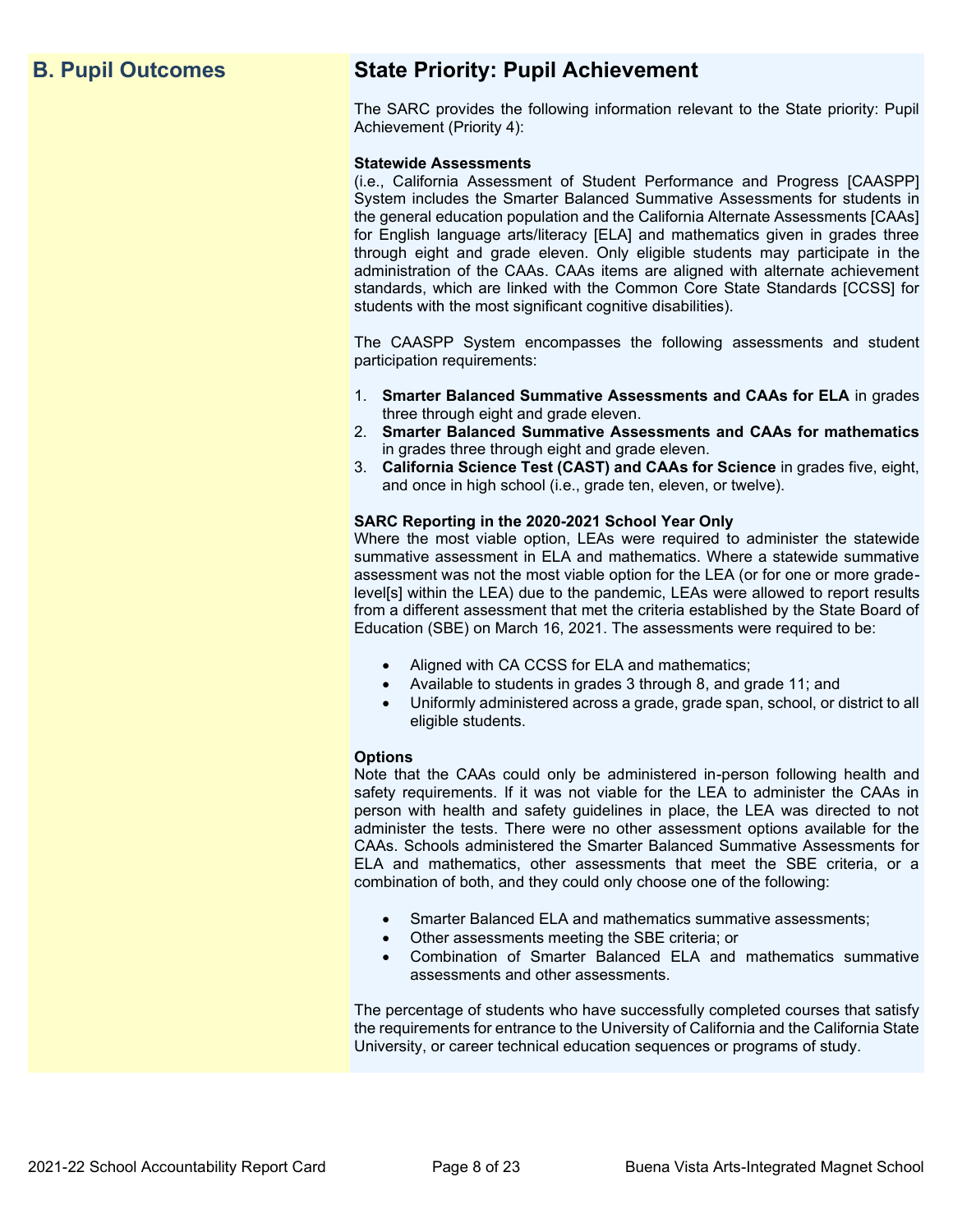#### **Percentage of Students Meeting or Exceeding the State Standard on CAASPP**

This table displays CAASPP test results in ELA and mathematics for all students grades three through eight and grade eleven taking and completing a state-administered assessment.

The 2019-2020 data cells with N/A values indicate that the 2019-2020 data are not available due to the COVID-19 pandemic and resulting summative test suspension. The Executive Order N-30-20 was issued which waived the assessment, accountability, and reporting requirements for the 2019-2020 school year.

The 2020-2021 data cells have N/A values because these data are not comparable to other year data due to the COVID-19 pandemic during the 2020-2021 school year. Where the CAASPP assessments in ELA and/or mathematics is not the most viable option, the LEAs were allowed to administer local assessments. Therefore, the 2020-2021 data between school years for the school, district, state are not an accurate comparison. As such, it is inappropriate to compare results of the 2020-2021 school year to other school years.

| <b>Subject</b>                                                       | <b>School</b><br>2019-20 | <b>School</b><br>2020-21 | <b>District</b><br>2019-20 | <b>District</b><br>2020-21 | <b>State</b><br>2019-20 | <b>State</b><br>2020-21 |
|----------------------------------------------------------------------|--------------------------|--------------------------|----------------------------|----------------------------|-------------------------|-------------------------|
| <b>English Language Arts/Literacy</b><br>$\left($ grades 3-8 and 11) | N/A                      | N/A                      | N/A                        | N/A                        | N/A                     | N/A                     |
| <b>Mathematics</b><br>$(grades 3-8 and 11)$                          | N/A                      | N/A                      | N/A                        | N/A                        | N/A                     | N/A                     |

#### **2020-21 CAASPP Test Results in ELA by Student Group**

This table displays CAASPP test results in ELA by student group for students grades three through eight and grade eleven taking and completing a state-administered assessment. The CDE will populate this table for schools in cases where the school administered the CAASPP assessment. In cases where the school administered a local assessment instead of CAASPP, the CDE will populate this table with "NT" values, meaning this school did not test students using the CAASPP. See the local assessment(s) table for more information.

| $\sqrt{ }$<br><b>CAASPP</b><br><b>Student Groups</b> | <b>CAASPP</b><br><b>Total</b><br><b>Enrollment</b> | <b>CAASPP</b><br><b>Number</b><br><b>Tested</b> | <b>CAASPP</b><br><b>Percent</b><br><b>Tested</b> | <b>CAASPP</b><br><b>Percent</b><br><b>Not Tested</b> | <b>CAASPP</b><br><b>Percent</b><br>Met or<br><b>Exceeded</b> |
|------------------------------------------------------|----------------------------------------------------|-------------------------------------------------|--------------------------------------------------|------------------------------------------------------|--------------------------------------------------------------|
| <b>All Students</b>                                  | 211                                                | <b>NT</b>                                       | <b>NT</b>                                        | <b>NT</b>                                            | <b>NT</b>                                                    |
| <b>Female</b>                                        | 99                                                 | <b>NT</b>                                       | <b>NT</b>                                        | <b>NT</b>                                            | <b>NT</b>                                                    |
| <b>Male</b>                                          | 112                                                | <b>NT</b>                                       | <b>NT</b>                                        | <b>NT</b>                                            | <b>NT</b>                                                    |
| American Indian or Alaska Native                     | $\overline{0}$                                     | $\mathbf 0$                                     | $\mathbf{0}$                                     | $\mathbf 0$                                          | 0                                                            |
| <b>Asian</b>                                         | $\qquad \qquad -$                                  | <b>NT</b>                                       | <b>NT</b>                                        | <b>NT</b>                                            | <b>NT</b>                                                    |
| <b>Black or African American</b>                     | $\qquad \qquad -$                                  | <b>NT</b>                                       | <b>NT</b>                                        | <b>NT</b>                                            | <b>NT</b>                                                    |
| <b>Filipino</b>                                      | $\Omega$                                           | $\mathbf 0$                                     | $\mathbf 0$                                      | $\overline{0}$                                       | 0                                                            |
| <b>Hispanic or Latino</b>                            | 184                                                | <b>NT</b>                                       | <b>NT</b>                                        | <b>NT</b>                                            | <b>NT</b>                                                    |
| Native Hawaiian or Pacific Islander                  | $\mathbf 0$                                        | $\mathbf 0$                                     | $\Omega$                                         | $\mathbf 0$                                          | 0                                                            |
| <b>Two or More Races</b>                             | $\qquad \qquad -$                                  | <b>NT</b>                                       | <b>NT</b>                                        | <b>NT</b>                                            | <b>NT</b>                                                    |
| <b>White</b>                                         | 14                                                 | <b>NT</b>                                       | <b>NT</b>                                        | <b>NT</b>                                            | <b>NT</b>                                                    |
| <b>English Learners</b>                              | 13                                                 | <b>NT</b>                                       | <b>NT</b>                                        | <b>NT</b>                                            | <b>NT</b>                                                    |
| <b>Foster Youth</b>                                  | $\mathbf 0$                                        | $\mathbf 0$                                     | $\mathbf 0$                                      | $\mathbf 0$                                          | 0                                                            |
| <b>Homeless</b>                                      | 28                                                 | <b>NT</b>                                       | <b>NT</b>                                        | <b>NT</b>                                            | <b>NT</b>                                                    |
| <b>Military</b>                                      | $\mathbf 0$                                        | $\mathbf 0$                                     | $\mathbf 0$                                      | $\mathbf 0$                                          | 0                                                            |
| <b>Socioeconomically Disadvantaged</b>               | 152                                                | <b>NT</b>                                       | <b>NT</b>                                        | <b>NT</b>                                            | <b>NT</b>                                                    |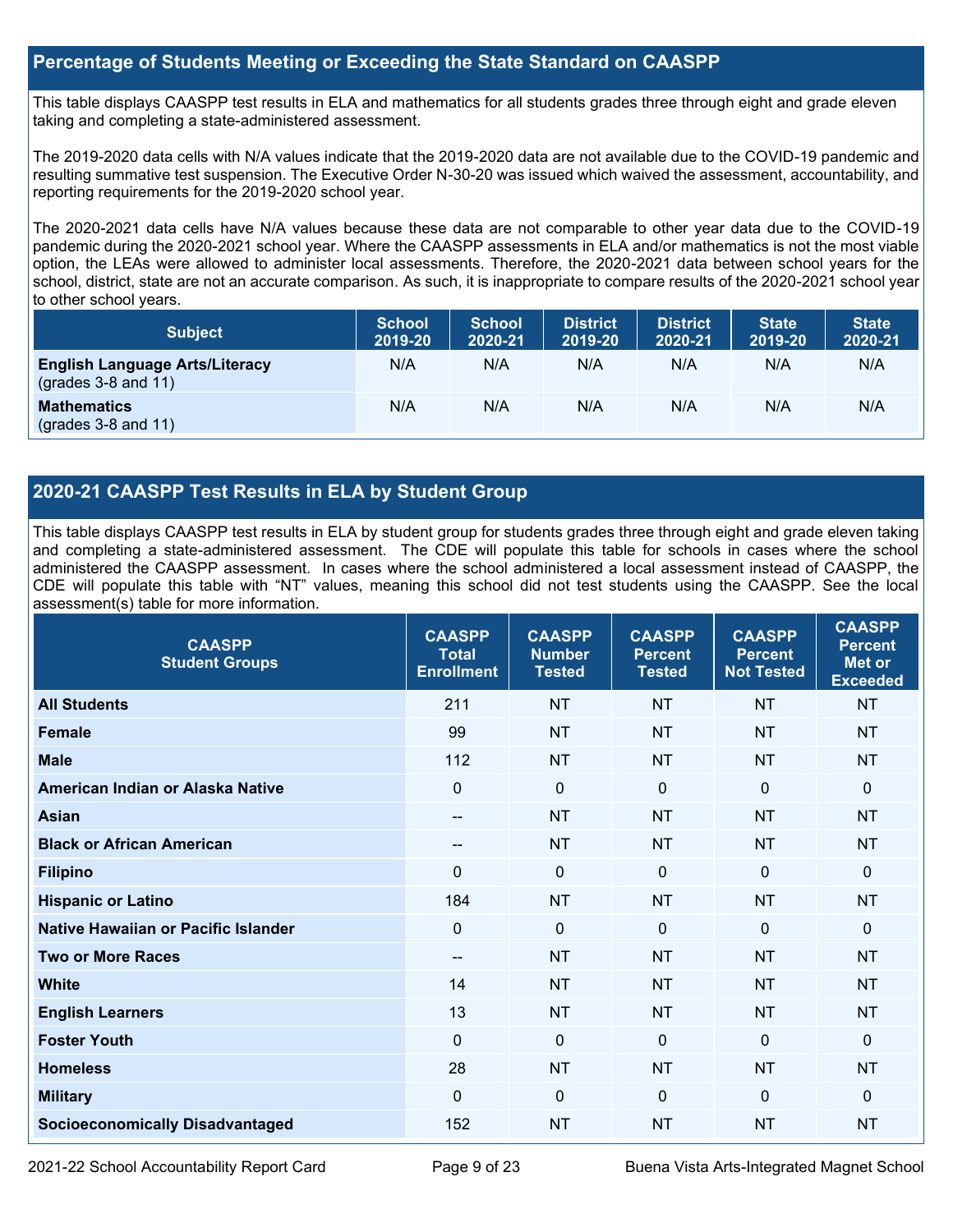| <b>Students Receiving Migrant Education Services</b> |    |  |   |
|------------------------------------------------------|----|--|---|
| <b>Students with Disabilities</b>                    | NΤ |  | N |

## **2020-21 CAASPP Test Results in Math by Student Group**

This table displays CAASPP test results in Math by student group for students grades three through eight and grade eleven taking and completing a state-administered assessment. The CDE will populate this table for schools in cases where the school administered the CAASPP assessment. In cases where the school administered a local assessment instead of CAASPP, the CDE will populate this table with "NT" values, meaning this school did not test students using the CAASPP. See the local assessment(s) table for more information.

| <b>CAASPP</b><br><b>Student Groups</b>               | <b>CAASPP</b><br><b>Total</b><br><b>Enrollment</b> | <b>CAASPP</b><br><b>Number</b><br><b>Tested</b> | <b>CAASPP</b><br><b>Percent</b><br><b>Tested</b> | <b>CAASPP</b><br><b>Percent</b><br><b>Not Tested</b> | <b>CAASPP</b><br><b>Percent</b><br><b>Met or</b><br><b>Exceeded</b> |
|------------------------------------------------------|----------------------------------------------------|-------------------------------------------------|--------------------------------------------------|------------------------------------------------------|---------------------------------------------------------------------|
| <b>All Students</b>                                  | 211                                                | <b>NT</b>                                       | <b>NT</b>                                        | <b>NT</b>                                            | <b>NT</b>                                                           |
| <b>Female</b>                                        | 99                                                 | <b>NT</b>                                       | <b>NT</b>                                        | <b>NT</b>                                            | <b>NT</b>                                                           |
| <b>Male</b>                                          | 112                                                | <b>NT</b>                                       | <b>NT</b>                                        | <b>NT</b>                                            | <b>NT</b>                                                           |
| American Indian or Alaska Native                     | $\mathbf 0$                                        | $\pmb{0}$                                       | $\mathbf 0$                                      | $\mathbf 0$                                          | $\mathbf 0$                                                         |
| <b>Asian</b>                                         | $-$                                                | <b>NT</b>                                       | <b>NT</b>                                        | <b>NT</b>                                            | <b>NT</b>                                                           |
| <b>Black or African American</b>                     | $\qquad \qquad -$                                  | <b>NT</b>                                       | <b>NT</b>                                        | <b>NT</b>                                            | <b>NT</b>                                                           |
| <b>Filipino</b>                                      | $\Omega$                                           | $\mathbf 0$                                     | $\mathbf{0}$                                     | $\mathbf 0$                                          | 0                                                                   |
| <b>Hispanic or Latino</b>                            | 184                                                | <b>NT</b>                                       | <b>NT</b>                                        | <b>NT</b>                                            | <b>NT</b>                                                           |
| Native Hawaiian or Pacific Islander                  | $\mathbf 0$                                        | $\mathbf 0$                                     | $\mathbf 0$                                      | $\overline{0}$                                       | 0                                                                   |
| <b>Two or More Races</b>                             | $\overline{\phantom{a}}$                           | <b>NT</b>                                       | <b>NT</b>                                        | <b>NT</b>                                            | <b>NT</b>                                                           |
| <b>White</b>                                         | 14                                                 | <b>NT</b>                                       | <b>NT</b>                                        | <b>NT</b>                                            | <b>NT</b>                                                           |
| <b>English Learners</b>                              | 13                                                 | <b>NT</b>                                       | <b>NT</b>                                        | <b>NT</b>                                            | <b>NT</b>                                                           |
| <b>Foster Youth</b>                                  | $\mathbf{0}$                                       | $\mathbf 0$                                     | $\mathbf{0}$                                     | $\mathbf 0$                                          | $\Omega$                                                            |
| <b>Homeless</b>                                      | 28                                                 | <b>NT</b>                                       | <b>NT</b>                                        | <b>NT</b>                                            | <b>NT</b>                                                           |
| <b>Military</b>                                      | $\mathbf{0}$                                       | $\mathbf 0$                                     | $\mathbf{0}$                                     | $\mathbf 0$                                          | 0                                                                   |
| <b>Socioeconomically Disadvantaged</b>               | 152                                                | <b>NT</b>                                       | <b>NT</b>                                        | <b>NT</b>                                            | <b>NT</b>                                                           |
| <b>Students Receiving Migrant Education Services</b> | $\mathbf 0$                                        | $\mathbf 0$                                     | $\mathbf 0$                                      | $\mathbf 0$                                          | $\mathbf 0$                                                         |
| <b>Students with Disabilities</b>                    | 21                                                 | <b>NT</b>                                       | <b>NT</b>                                        | <b>NT</b>                                            | <b>NT</b>                                                           |

### **2020-21 Local Assessment Test Results in ELA by Student Group**

This table displays Local Assessment test results in ELA by student group for students grades three through eight and grade eleven. LEAs/schools will populate this table for schools in cases where the school administered a local assessment. In cases where the school administered the CAASPP assessment, LEAs/schools will populate this table with "N/A" values in all cells, meaning this table is Not Applicable for this school.

| <b>IREADY</b><br><b>Student Groups</b> | <b>IREADY</b><br><b>Total</b><br><b>Enrollment</b> | <b>IREADY</b><br><b>Number</b><br><b>Tested</b> | <b><i>IREADY</i></b><br><b>Percent</b><br><b>Tested</b> | <b>IREADY</b><br><b>Percent</b><br><b>Not Tested</b> | <b>IREADY</b><br><b>Percent</b><br>At or Above<br><b>Grade Level</b> |
|----------------------------------------|----------------------------------------------------|-------------------------------------------------|---------------------------------------------------------|------------------------------------------------------|----------------------------------------------------------------------|
| <b>All Students</b>                    | 210                                                | 203                                             | 96.69%                                                  | 3.33%                                                | 56.19%                                                               |
| Female                                 | 98                                                 | 95                                              | 96.94%                                                  | 3.06%                                                | 61.22%                                                               |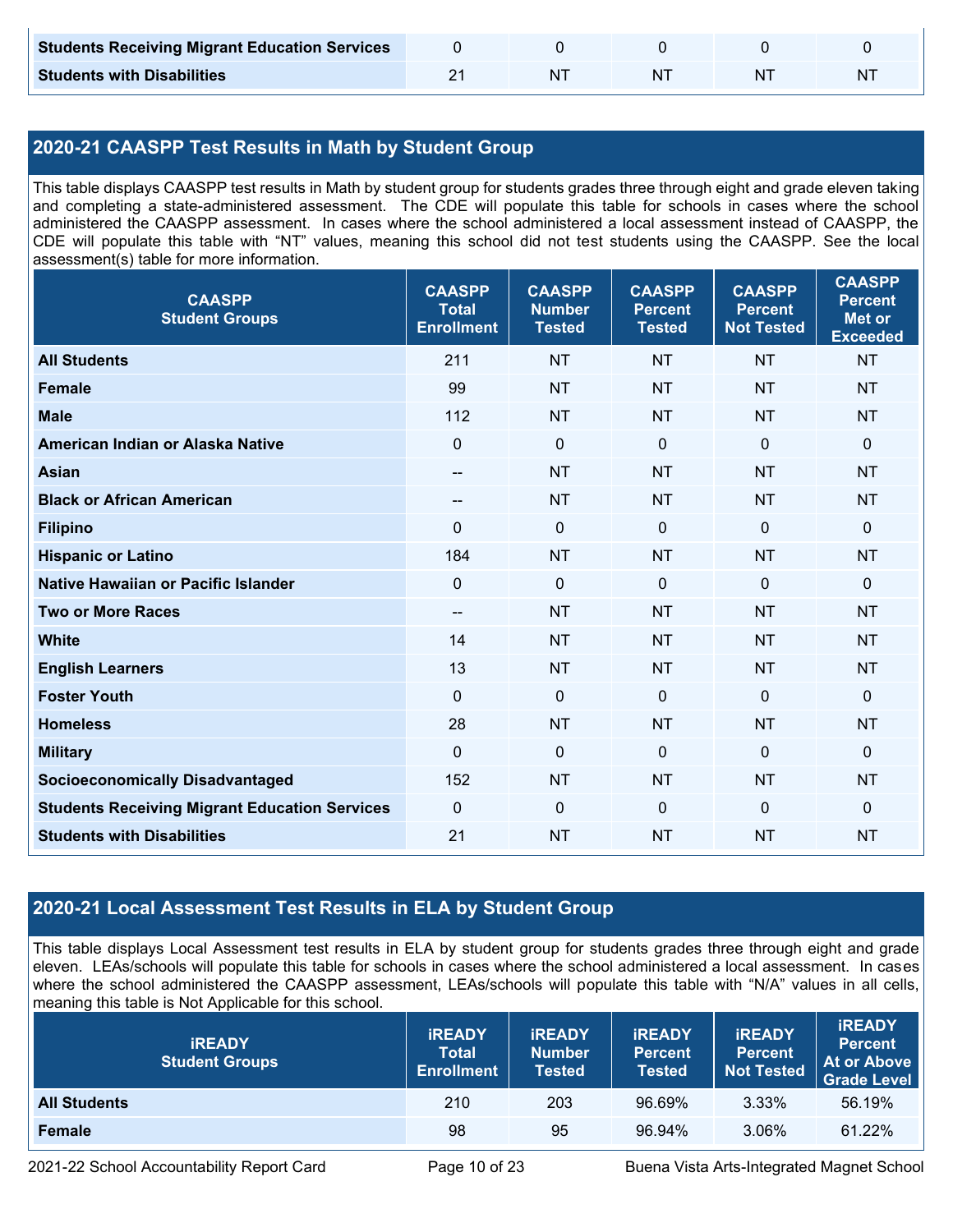| <b>Male</b>                                                                                | 112       | 108         | 96.43%   | 3.57%          | 51.79%   |
|--------------------------------------------------------------------------------------------|-----------|-------------|----------|----------------|----------|
| American Indian or Alaska Native                                                           | 0         | $\mathbf 0$ | $0.00\%$ | 0.00%          | $0.00\%$ |
| Asian                                                                                      | 3         | 3           | 100.00%  | 0.00%          | 0.00%    |
| <b>Black or African American</b>                                                           | 8         | 8           | 100.00%  | 0.00%          | $0.00\%$ |
| <b>Filipino</b>                                                                            | <b>NA</b> | <b>NA</b>   | $0.00\%$ | 0.00%          | 0.00%    |
| <b>Hispanic or Latino</b>                                                                  | 184       | 178         | 96.74%   | 3.26%          | 54.89%   |
| Native Hawaiian or Pacific Islander                                                        | 0         | $\mathbf 0$ | $0.00\%$ | $0.00\%$       |          |
| <b>Two or More Races</b>                                                                   | 0         | $\mathbf 0$ | 0        | $\mathbf 0$    |          |
| White                                                                                      | 15        | 14          | 93.33%   | 6.67%          | 100.00%  |
| <b>English Learners</b>                                                                    | 13        | 11          | 84.62%   | 15.38%         | $0.00\%$ |
| <b>Foster Youth</b>                                                                        | 0         | $\mathbf 0$ | $0.00\%$ | $0.00\%$       |          |
| <b>Homeless</b>                                                                            | 14        | 13          | 92.86    | 714.00%        | $0.00\%$ |
| <b>Military</b>                                                                            | 0         | $\mathbf 0$ | $\Omega$ | $\overline{0}$ | N/A      |
| <b>Socioeconomically Disadvantaged</b>                                                     | 210       | 203         | 96.67%   | 3.33%          | 56.19%   |
| <b>Students Receiving Migrant Education Services</b>                                       | $\Omega$  | $\mathbf 0$ | 0        | $\mathbf 0$    | N/A      |
| <b>Students with Disabilities</b>                                                          | 20        | 19          | 95.00%   | 5.00%          | 0.00%    |
| *At or above the grade-level standard in the context of the local assessment administered. |           |             |          |                |          |

### **2020-21 Local Assessment Test Results in Math by Student Group**

This table displays Local Assessment test results in Math by student group for students grades three through eight and grade eleven. LEAs/schools will populate this table for schools in cases where the school administered a local assessment. In cases where the school administered the CAASPP assessment, LEAs/schools will populate this table with "N/A" values in all cells, meaning this table is Not Applicable for this school.

| <b>iREADY</b><br><b>Student Groups</b> | <b>IREADY</b><br><b>Total</b><br><b>Enrollment</b> | <b>iREADY</b><br><b>Number</b><br><b>Tested</b> | <b>iREADY</b><br><b>Percent</b><br><b>Tested</b> | <b>IREADY</b><br><b>Percent</b><br><b>Not Tested</b> | <b>IREADY</b><br><b>Percent</b><br><b>At or Above</b><br><b>Grade Level</b> |
|----------------------------------------|----------------------------------------------------|-------------------------------------------------|--------------------------------------------------|------------------------------------------------------|-----------------------------------------------------------------------------|
| <b>All Students</b>                    | 210                                                | 201                                             | 95.60%                                           | 4.40%                                                | 71.55%                                                                      |
| <b>Female</b>                          | 98                                                 | 92                                              | 93.88%                                           | 6.12%                                                | 36.73%                                                                      |
| <b>Male</b>                            | 112                                                | 109                                             | 97.32%                                           | 2.68%                                                | 34.82%                                                                      |
| American Indian or Alaska Native       | 0                                                  | $\mathbf 0$                                     | na                                               | na                                                   | na                                                                          |
| Asian                                  | 3                                                  | 3                                               | 100.00%                                          | 0.00%                                                | 0.00%                                                                       |
| <b>Black or African American</b>       | 8                                                  | $\overline{7}$                                  | 87.50%                                           | 12.50%                                               | 0.00%                                                                       |
| <b>Filipino</b>                        | $\mathbf 0$                                        | $\mathbf 0$                                     | $\mathbf{0}$                                     | $\overline{0}$                                       | na                                                                          |
| <b>Hispanic or Latino</b>              | 184                                                | 176                                             | 95.65%                                           | 4.35%                                                | 34.78%                                                                      |
| Native Hawaiian or Pacific Islander    | $\mathbf 0$                                        | $\mathbf 0$                                     | $\mathbf{0}$                                     | na                                                   | $\mathbf 0$                                                                 |
| <b>Two or More Races</b>               | $\mathbf 0$                                        | $\mathbf 0$                                     | $\mathbf{0}$                                     | $\overline{0}$                                       | $\Omega$                                                                    |
| <b>White</b>                           | 15                                                 | 15                                              | 100.00%                                          | 0.00%                                                | 0.00%                                                                       |
| <b>English Learners</b>                | 13                                                 | 11                                              | 84.62%                                           | 15.38%                                               | $0.00\%$                                                                    |
| <b>Foster Youth</b>                    | 0                                                  | $\mathbf 0$                                     | 0                                                | 0                                                    | na                                                                          |
| <b>Homeless</b>                        | 14                                                 | 14                                              | 100.00%                                          | 0.00%                                                | 0.00%                                                                       |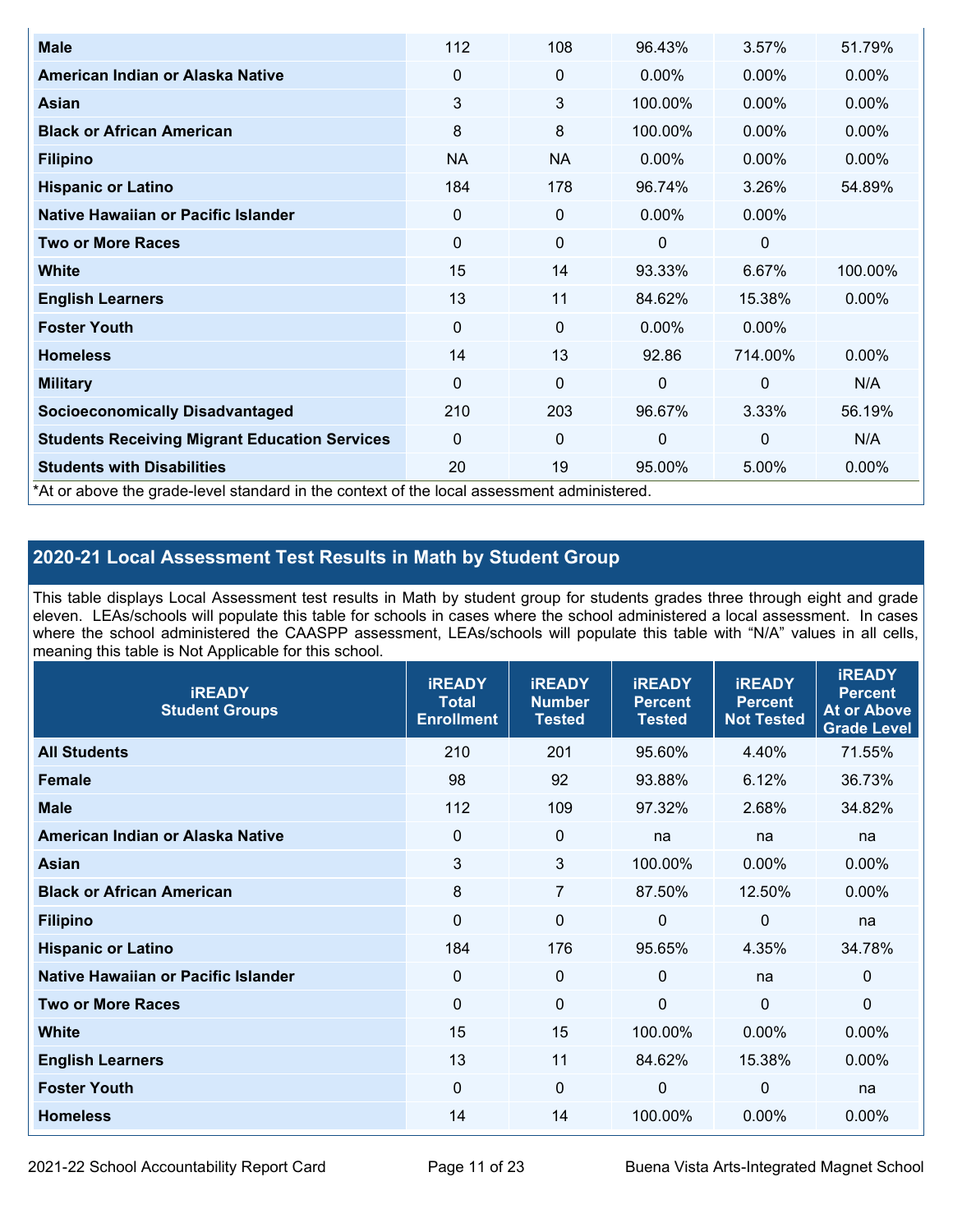| <b>Military</b>                                      |     |     |           |           | na       |
|------------------------------------------------------|-----|-----|-----------|-----------|----------|
| <b>Socioeconomically Disadvantaged</b>               | 210 | 201 | 95.71%    | 4.29%     | 35.71%   |
| <b>Students Receiving Migrant Education Services</b> |     |     |           |           | na       |
| <b>Students with Disabilities</b>                    | 20  | 18  | $90.00\%$ | $10.00\%$ | $0.00\%$ |

\*At or above the grade-level standard in the context of the local assessment administered.

### **CAASPP Test Results in Science for All Students**

This table displays the percentage of all students grades five, eight, and High School meeting or exceeding the State Standard.

The 2019-2020 data cells with N/A values indicate that the 2019-2020 data are not available due to the COVID-19 pandemic and resulting summative testing suspension. The Executive Order N-30-20 was issued which waived the assessment, accountability, and reporting requirements for the 2019-2020 school year.

For any 2020-2021 data cells with N/T values indicate that this school did not test students using the CAASPP Science.

| <b>Subject</b>                                  | <b>School</b> | <b>School</b> | <b>District</b> | <b>District</b> | <b>State</b> | <b>State</b> |
|-------------------------------------------------|---------------|---------------|-----------------|-----------------|--------------|--------------|
|                                                 | 2019-20       | 2020-21       | 2019-20         | 2020-21         | 2019-20      | 2020-21      |
| <b>Science</b><br>(grades 5, 8 and high school) | N/A           | ΝT            | N/A             | N1              | N/A          | 28.72        |

#### **2020-21 CAASPP Test Results in Science by Student Group**

This table displays CAASPP test results in Science by student group for students grades five, eight, and High School. For any data cells with N/T values indicate that this school did not test students using the CAASPP Science.

| <b>Student Group</b>                                 | <b>Total</b><br><b>Enrollment</b> | <b>Number</b><br><b>Tested</b> | <b>Percent</b><br><b>Tested</b> | <b>Percent</b><br><b>Not Tested</b> | <b>Percent</b><br><b>Met or</b><br><b>Exceeded</b> |
|------------------------------------------------------|-----------------------------------|--------------------------------|---------------------------------|-------------------------------------|----------------------------------------------------|
| <b>All Students</b>                                  | 57                                | <b>NT</b>                      | <b>NT</b>                       | <b>NT</b>                           | <b>NT</b>                                          |
| <b>Female</b>                                        | 25                                | <b>NT</b>                      | <b>NT</b>                       | <b>NT</b>                           | <b>NT</b>                                          |
| <b>Male</b>                                          | 32                                | <b>NT</b>                      | <b>NT</b>                       | <b>NT</b>                           | <b>NT</b>                                          |
| American Indian or Alaska Native                     | $\mathbf 0$                       | $\mathbf 0$                    | $\mathbf 0$                     | $\overline{0}$                      | 0                                                  |
| <b>Asian</b>                                         | --                                | <b>NT</b>                      | <b>NT</b>                       | <b>NT</b>                           | <b>NT</b>                                          |
| <b>Black or African American</b>                     | --                                | <b>NT</b>                      | <b>NT</b>                       | <b>NT</b>                           | <b>NT</b>                                          |
| <b>Filipino</b>                                      | $\Omega$                          | $\mathbf 0$                    | $\mathbf 0$                     | $\Omega$                            | 0                                                  |
| <b>Hispanic or Latino</b>                            | 47                                | <b>NT</b>                      | <b>NT</b>                       | <b>NT</b>                           | <b>NT</b>                                          |
| <b>Native Hawaiian or Pacific Islander</b>           | 0                                 | $\mathbf 0$                    | $\mathbf{0}$                    | $\Omega$                            | 0                                                  |
| <b>Two or More Races</b>                             | $\mathbf 0$                       | $\mathbf 0$                    | $\mathbf 0$                     | $\mathbf 0$                         | $\Omega$                                           |
| <b>White</b>                                         | $\overline{a}$                    | <b>NT</b>                      | <b>NT</b>                       | <b>NT</b>                           | <b>NT</b>                                          |
| <b>English Learners</b>                              | --                                | <b>NT</b>                      | <b>NT</b>                       | <b>NT</b>                           | <b>NT</b>                                          |
| <b>Foster Youth</b>                                  | $\mathbf 0$                       | $\mathbf 0$                    | $\mathbf{0}$                    | $\mathbf{0}$                        | 0                                                  |
| <b>Homeless</b>                                      | $\mathbf 0$                       | $\mathbf 0$                    | $\mathbf{0}$                    | $\Omega$                            | 0                                                  |
| <b>Military</b>                                      | $\Omega$                          | $\mathbf 0$                    | $\Omega$                        | $\mathbf{0}$                        | $\mathbf{0}$                                       |
| <b>Socioeconomically Disadvantaged</b>               | 38                                | <b>NT</b>                      | <b>NT</b>                       | <b>NT</b>                           | <b>NT</b>                                          |
| <b>Students Receiving Migrant Education Services</b> | $\Omega$                          | 0                              | $\mathbf 0$                     | $\mathbf{0}$                        | $\Omega$                                           |
| <b>Students with Disabilities</b>                    | $- -$                             | <b>NT</b>                      | <b>NT</b>                       | <b>NT</b>                           | <b>NT</b>                                          |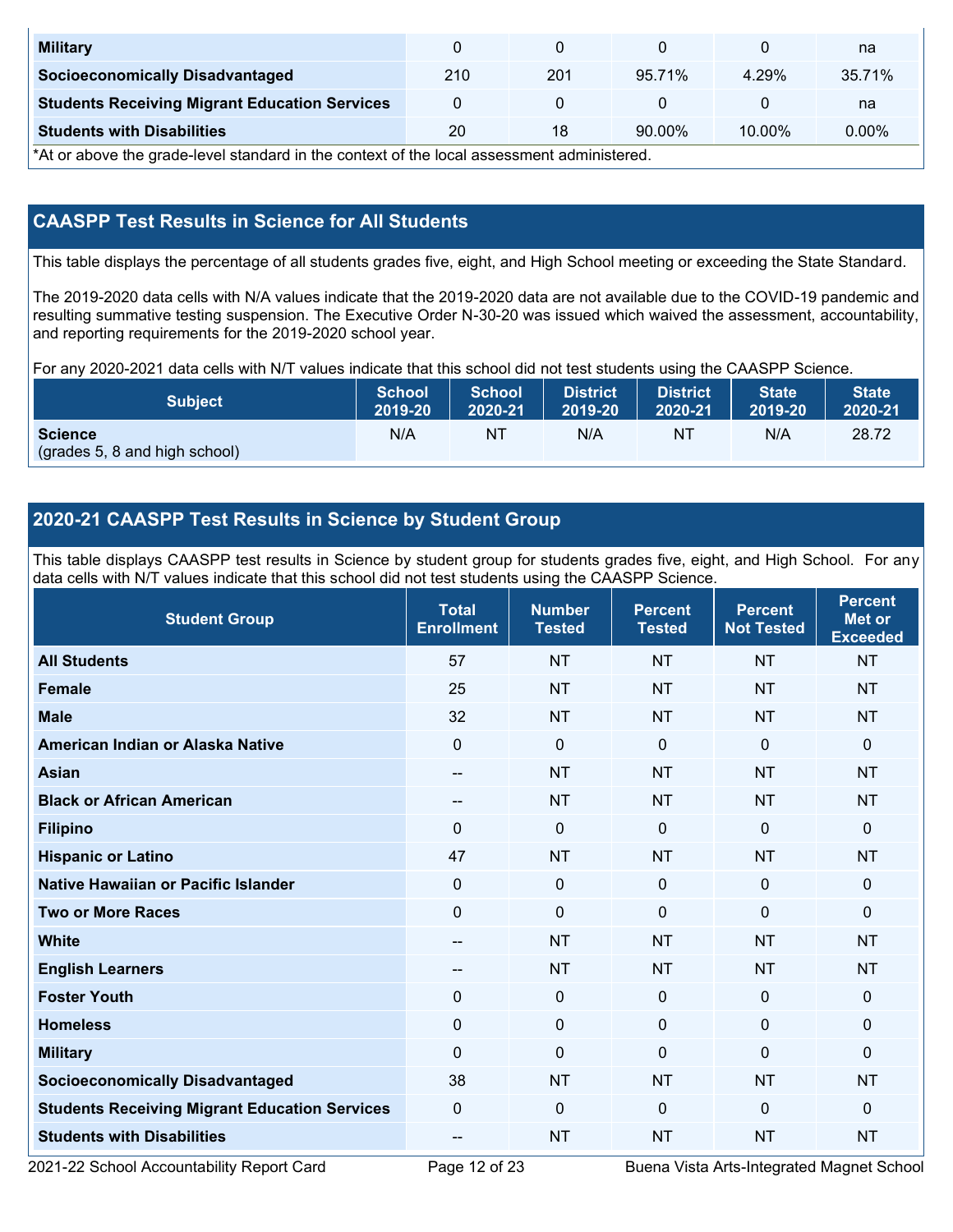## **B. Pupil Outcomes State Priority: Other Pupil Outcomes**

The SARC provides the following information relevant to the State priority: Other Pupil Outcomes (Priority 8): Pupil outcomes in the subject area of physical education.

#### **2020-21 California Physical Fitness Test Results**

Due to the COVID-19 crisis, the Physical Fitness Test was suspended during the 2020-2021 school year and therefore no data are reported and each cell in this table is populated with "N/A."

| <b>Grade Level</b> |     | Four of Six Fitness Standards   Five of Six Fitness Standards | Percentage of Students Meeting   Percentage of Students Meeting   Percentage of Students Meeting  <br><b>Six of Six Fitness Standards</b> |
|--------------------|-----|---------------------------------------------------------------|-------------------------------------------------------------------------------------------------------------------------------------------|
| Grade 5            | N/A | N/A                                                           | N/A                                                                                                                                       |
| Grade 7            | N/A | N/A                                                           | N/A                                                                                                                                       |
| Grade 9            | N/A | N/A                                                           | N/A                                                                                                                                       |

## **C. Engagement State Priority: Parental Involvement**

The SARC provides the following information relevant to the State priority: Parental Involvement (Priority 3): Efforts the school district makes to seek parent input in making decisions regarding the school district and at each school site.

#### **2021-22 Opportunities for Parental Involvement**

Buena Vista Arts-integrated Magnet School recognizes that parents are an essential piece of their child's education; involvement is necessary. The parents are encouraged to be active in supporting the school by attending Back-to-School Night, parent conferences, parent workshops, and performance nights. Committees and/or organizations that include parent involvement are School Site Council (SSC), Site English Learner Parent Advisory Committee (SELPAC), Gifted and Talented Education (GATE), Parents of students with disabilities (SPED), and Parent Teacher Organization (PTO). All of these school site committees and/or organizations are comprised of parents/guardians, certificated and classified staff members, and administrative staff; parents are elected for SSC and PTO. Regularly scheduled meetings occur for all of the committees during the school year. When COVID 19 Guidelines allow, the PTO parent volunteer group supports students through fundraisers, sponsoring school-wide events, and supplying materials for student activities.

Communication with the school community is a high priority at Buena Vista. Individual teachers send home regular progress reports and make personal contact with parents/guardians when appropriate. The principal sends home monthly reminders that inform the school community of events on campus as well as other pertinent information. All teachers and support staff personnel are also available to students and parents through e-mail communication. Buena Vista's Marquee, ConnectED phone system, and website provide information to our community and help promote upcoming events, and share other important information on an ongoing basis.

Parent Contact: Mr. Jamemy Barnett, Principal, and Mrs. Julie Baeskens, Assistant Principal Phone: (909) 984-9556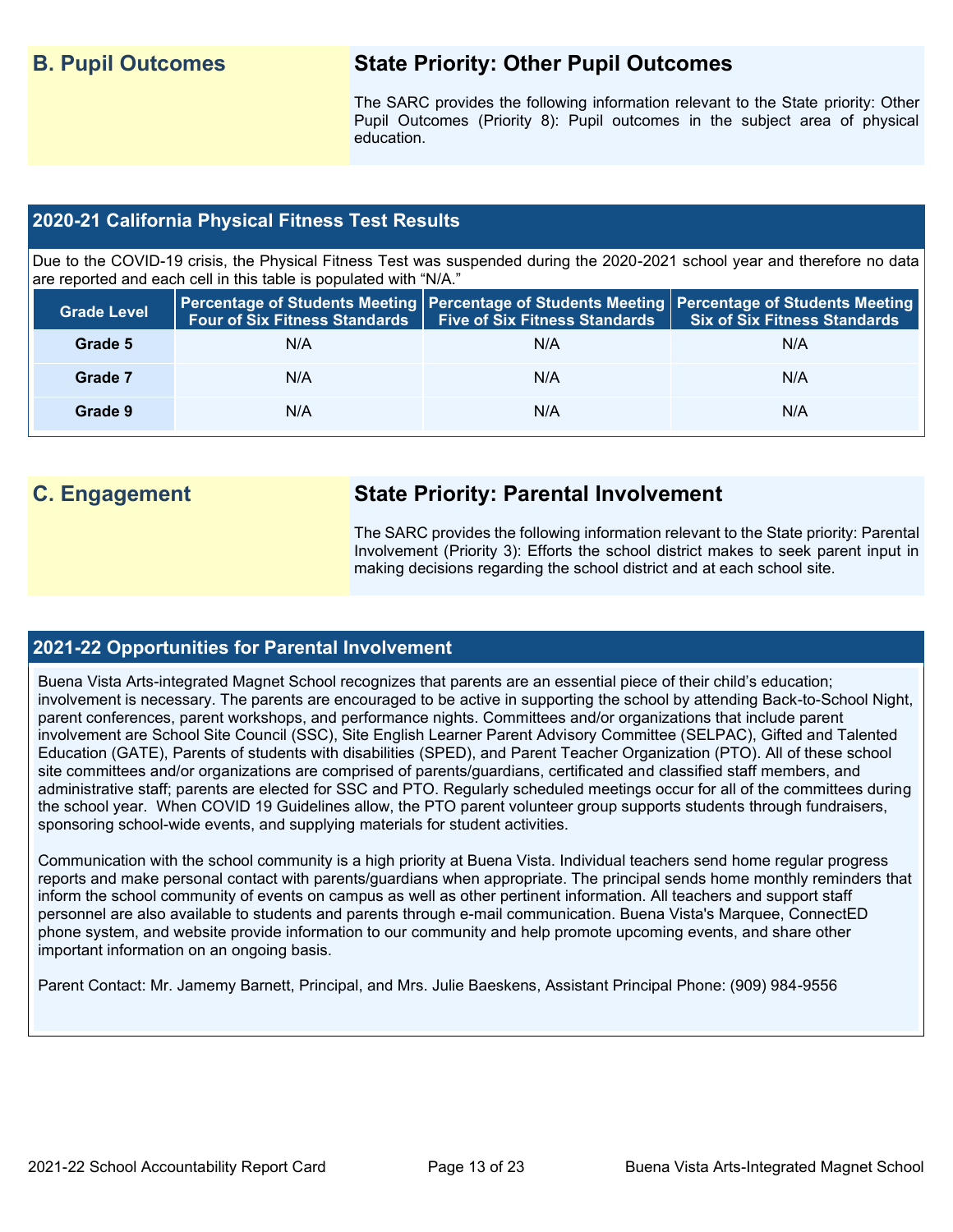## **2020-21 Chronic Absenteeism by Student Group**

| <b>Student Group</b>                                 | <b>Cumulative</b><br><b>Enrollment</b> | <b>Chronic</b><br><b>Absenteeism</b><br><b>Eligible Enrollment</b> | <b>Chronic</b><br><b>Absenteeism</b><br><b>Count</b> | <b>Chronic</b><br><b>Absenteeism</b><br><b>Rate</b> |
|------------------------------------------------------|----------------------------------------|--------------------------------------------------------------------|------------------------------------------------------|-----------------------------------------------------|
| <b>All Students</b>                                  | 398                                    | 397                                                                | 3                                                    | 0.8                                                 |
| <b>Female</b>                                        | 201                                    | 201                                                                | 1                                                    | 0.5                                                 |
| <b>Male</b>                                          | 197                                    | 196                                                                | 2                                                    | 1.0                                                 |
| American Indian or Alaska Native                     | 1                                      | 1                                                                  | $\mathbf{0}$                                         | 0.0                                                 |
| <b>Asian</b>                                         | 6                                      | 6                                                                  | $\mathbf{0}$                                         | 0.0                                                 |
| <b>Black or African American</b>                     | 12                                     | 12                                                                 | 1                                                    | 8.3                                                 |
| <b>Filipino</b>                                      | $\mathbf{0}$                           | $\mathbf 0$                                                        | $\mathbf{0}$                                         | 0.0                                                 |
| <b>Hispanic or Latino</b>                            | 344                                    | 343                                                                | $\overline{2}$                                       | 0.6                                                 |
| <b>Native Hawaiian or Pacific Islander</b>           | $\mathbf 0$                            | $\mathbf 0$                                                        | $\mathbf 0$                                          | 0.0                                                 |
| <b>Two or More Races</b>                             | 11                                     | 11                                                                 | $\mathbf{0}$                                         | 0.0                                                 |
| <b>White</b>                                         | 24                                     | 24                                                                 | $\Omega$                                             | 0.0                                                 |
| <b>English Learners</b>                              | 38                                     | 38                                                                 | $\Omega$                                             | 0.0                                                 |
| <b>Foster Youth</b>                                  | 1                                      | 1                                                                  | $\Omega$                                             | 0.0                                                 |
| <b>Homeless</b>                                      | 20                                     | 20                                                                 | $\Omega$                                             | 0.0                                                 |
| <b>Socioeconomically Disadvantaged</b>               | 289                                    | 289                                                                | 3                                                    | 1.0                                                 |
| <b>Students Receiving Migrant Education Services</b> | $\Omega$                               | $\Omega$                                                           | $\Omega$                                             | 0.0                                                 |
| <b>Students with Disabilities</b>                    | 32                                     | 32                                                                 | $\Omega$                                             | 0.0                                                 |

## **C. Engagement State Priority: School Climate**

The SARC provides the following information relevant to the State priority: School Climate (Priority 6):

- Pupil suspension rates;
- Pupil expulsion rates; and
- Other local measures on the sense of safety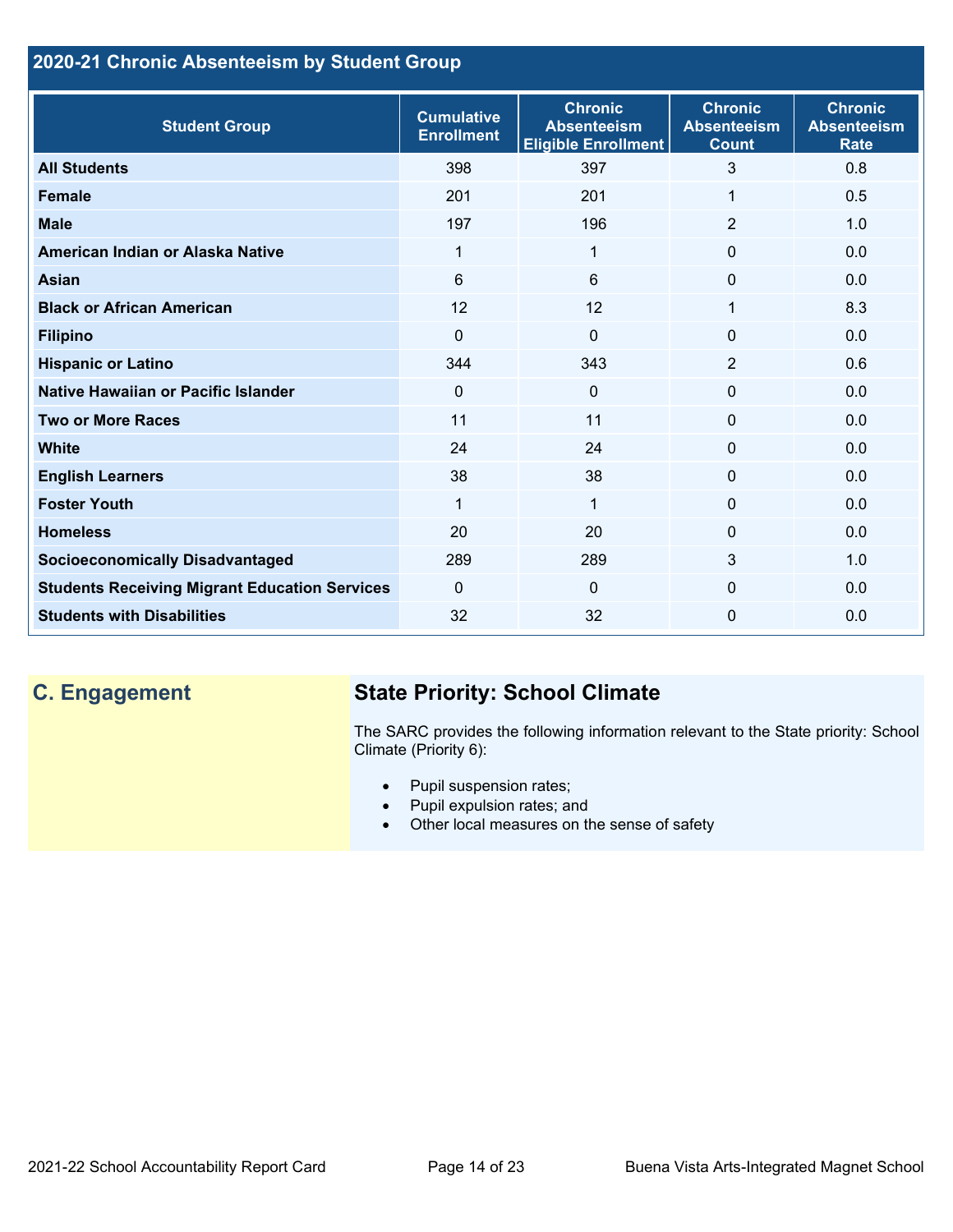#### **Suspensions and Expulsions**

This table displays suspensions and expulsions data collected between July through June, each full school year respectively. Data collected during the 2020-21 school year may not be comparable to earlier years of this collection due to differences in learning mode instruction in response to the COVID-19 pandemic.

| <b>Subject</b>     | <b>School</b><br>2018-19 | <b>School</b><br>2020-21 | <b>District</b><br>2018-19 | <b>District</b><br>2020-21 | <b>State</b><br>2018-19 | <b>State</b><br>2020-21 |
|--------------------|--------------------------|--------------------------|----------------------------|----------------------------|-------------------------|-------------------------|
| <b>Suspensions</b> | 0.50                     | 0.00                     | 2.98                       | 0.03                       | 3.47                    | 0.20                    |
| <b>Expulsions</b>  | 0.00                     | 0.00                     | 0.00                       | 0.00                       | 0.08                    | 0.00                    |

This table displays suspensions and expulsions data collected between July through February, partial school year due to the COVID-19 pandemic. The 2019-2020 suspensions and expulsions rate data are not comparable to other year data because the 2019-2020 school year is a partial school year due to the COVID-19 crisis. As such, it would be inappropriate to make any comparisons in rates of suspensions and expulsions in the 2019-2020 school year compared to other school years.

| <b>Subject</b>     | <b>School</b><br>2019-20 | <b>District</b><br>2019-20 | <b>State</b><br>2019-20 |
|--------------------|--------------------------|----------------------------|-------------------------|
| <b>Suspensions</b> | 0.00                     | 1.64                       | 2.45                    |
| <b>Expulsions</b>  | 0.00                     | 0.00                       | 0.05                    |

#### **2020-21 Suspensions and Expulsions by Student Group**

| <b>Student Group</b>                                 | <b>Suspensions Rate</b> | <b>Expulsions Rate</b> |
|------------------------------------------------------|-------------------------|------------------------|
| <b>All Students</b>                                  | 0.00                    | 0.00                   |
| <b>Female</b>                                        | 0.00                    | 0.00                   |
| <b>Male</b>                                          | 0.00                    | 0.00                   |
| American Indian or Alaska Native                     | 0.00                    | 0.00                   |
| <b>Asian</b>                                         | 0.00                    | 0.00                   |
| <b>Black or African American</b>                     | 0.00                    | 0.00                   |
| <b>Filipino</b>                                      | 0.00                    | 0.00                   |
| <b>Hispanic or Latino</b>                            | 0.00                    | 0.00                   |
| Native Hawaiian or Pacific Islander                  | 0.00                    | 0.00                   |
| <b>Two or More Races</b>                             | 0.00                    | 0.00                   |
| White                                                | 0.00                    | 0.00                   |
| <b>English Learners</b>                              | 0.00                    | 0.00                   |
| <b>Foster Youth</b>                                  | 0.00                    | 0.00                   |
| <b>Homeless</b>                                      | 0.00                    | 0.00                   |
| <b>Socioeconomically Disadvantaged</b>               | 0.00                    | 0.00                   |
| <b>Students Receiving Migrant Education Services</b> | 0.00                    | 0.00                   |
| <b>Students with Disabilities</b>                    | 0.00                    | 0.00                   |

#### **2021-22 School Safety Plan**

Campus Safety: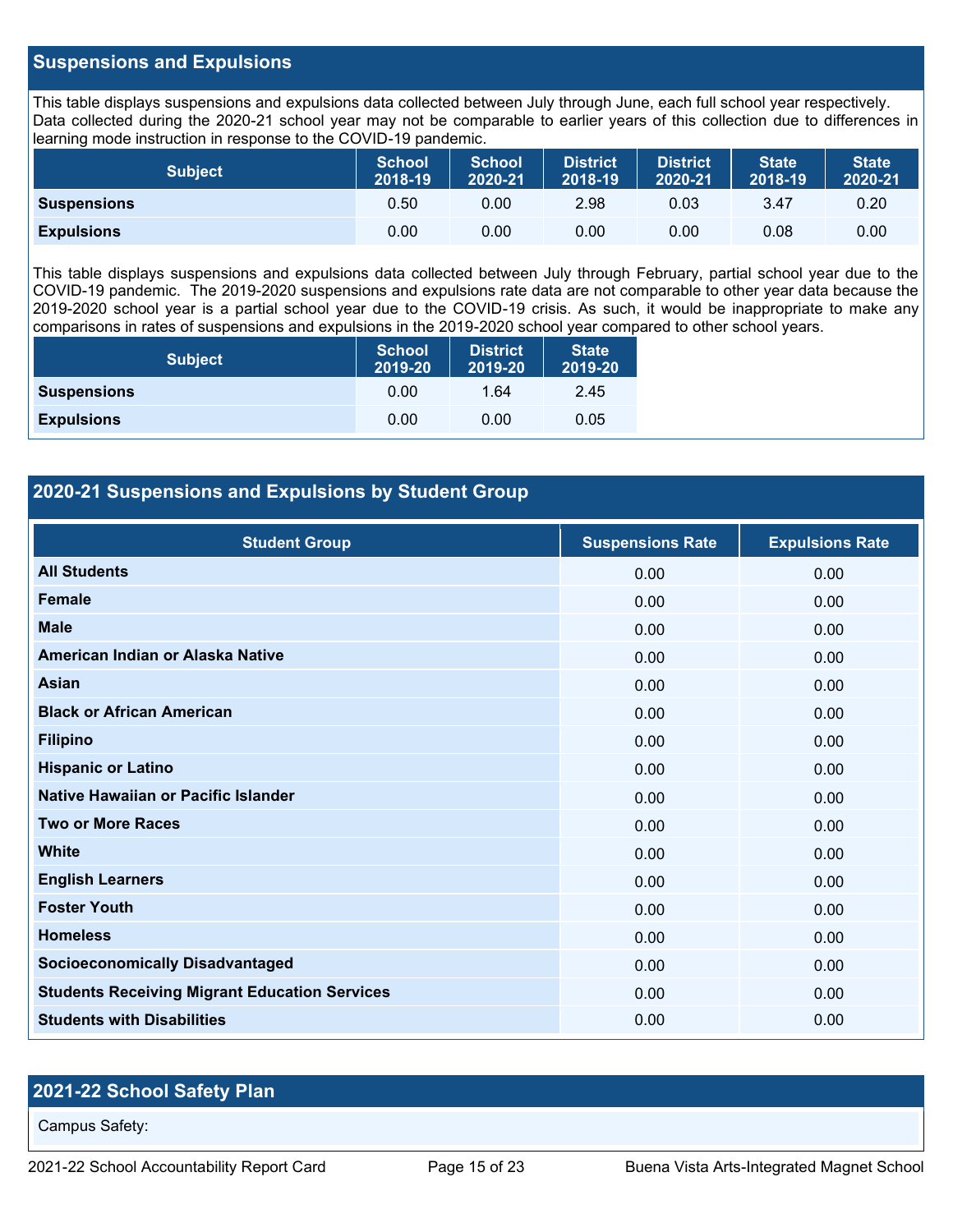The Comprehensive School Site Safety Plan was developed for Buena Vista Arts in collaboration with the School Site Council, and the district office, and local agencies. Components of the plan include: maintenance, security and safety of the physical environment, school climate which addresses disaster procedures and routines, an action plan that ensures a safe school climate, as well as our school safety compliance that ensures required child abuse reporting procedures, suspension and expulsion policies, due process, notification to teachers about dangerous pupils, sexual harassment, school-wide dress code, procedure for safe ingress and egress from school, procedures to ensure a safe and orderly environment and rules and procedures on school discipline. Monthly disaster drills are scheduled and practiced school-wide to ensure student safety procedures. School Site Council last approved the Buena Vista Arts Comprehensive Safety Plan on February 24, 2021. An approved copy of the school site safety plan may be obtained at the Buena Vista main office or the Ontario-Montclair School District office

The students at Buena Vista Arts-integrated Magnet School are supervised at all times during school hours. Five classified personnel are assigned recess duty in the morning and lunchtime recesses. They are assigned to the playground areas and Multipurpose Room/Cafeteria line and tables. Two certificated teachers are assigned supervision duty on the playground before school and during the afternoon recess. Certificated staff members also are assigned weekly duties to supervise arrival and dismissal of students. Buena Vista Arts-integrated Magnet School is a closed campus. Access to the campus is only made after the visitor has checked in through the Raptor System in the front office. Visitors are provided a visitor's sticker to wear and are required to wear it for the duration of their visit. All staff members are required to visibly wear their District issued ID badges. Our school follows district volunteer application guidelines for anyone volunteering on campus or on field trips.

#### School Facilities:

Buena Vista Arts-Integrated was opened in 1966. The site was used for various district purposes. The site has served as a school for children with special needs, an adult education school, an Opportunity School for junior high school students, a training center for dental hygienists, offices for music and art teachers, and the district Technology and Materials Center. In September of 1990, Buena Vista became a kindergarten school. Buena Vista became Buena Vista Arts-integrated School in September 1994. The school is now called Buena Vista Arts-integrated Magnet School and encompasses grades TK through 6. With the completion of the Multi-purpose Room in June 2008, the school now has 18 working restrooms. There are 19 classrooms, 13 of the classrooms are portables.

#### Maintenance:

The LEA takes great efforts to ensure that all schools are clean, safe, and functional. To assist in this effort, the LEA uses a facility survey instrument Custodial Fit Evaluation Report. No findings to report at this time. No sites in the district were open for in-person learning therefore facilities inspections were not conducted. Inspections will take place once sites re-open for inperson learning.

The campus is kept clean and in working order by two full-time custodians. The head custodian provides the staff with a daily cleaning schedule, which is posted in the staff lounge. The administration office, classrooms, and all restrooms are cleaned daily. Administrators meet with the Head Custodian weekly to discuss the current status of the school facilities and upcoming events. District maintenance staff ensures that the repairs necessary to keep the school in good repair and working order are completed in a timely manner. A work order is processed to ensure efficient service and that emergency repairs are given the highest priority.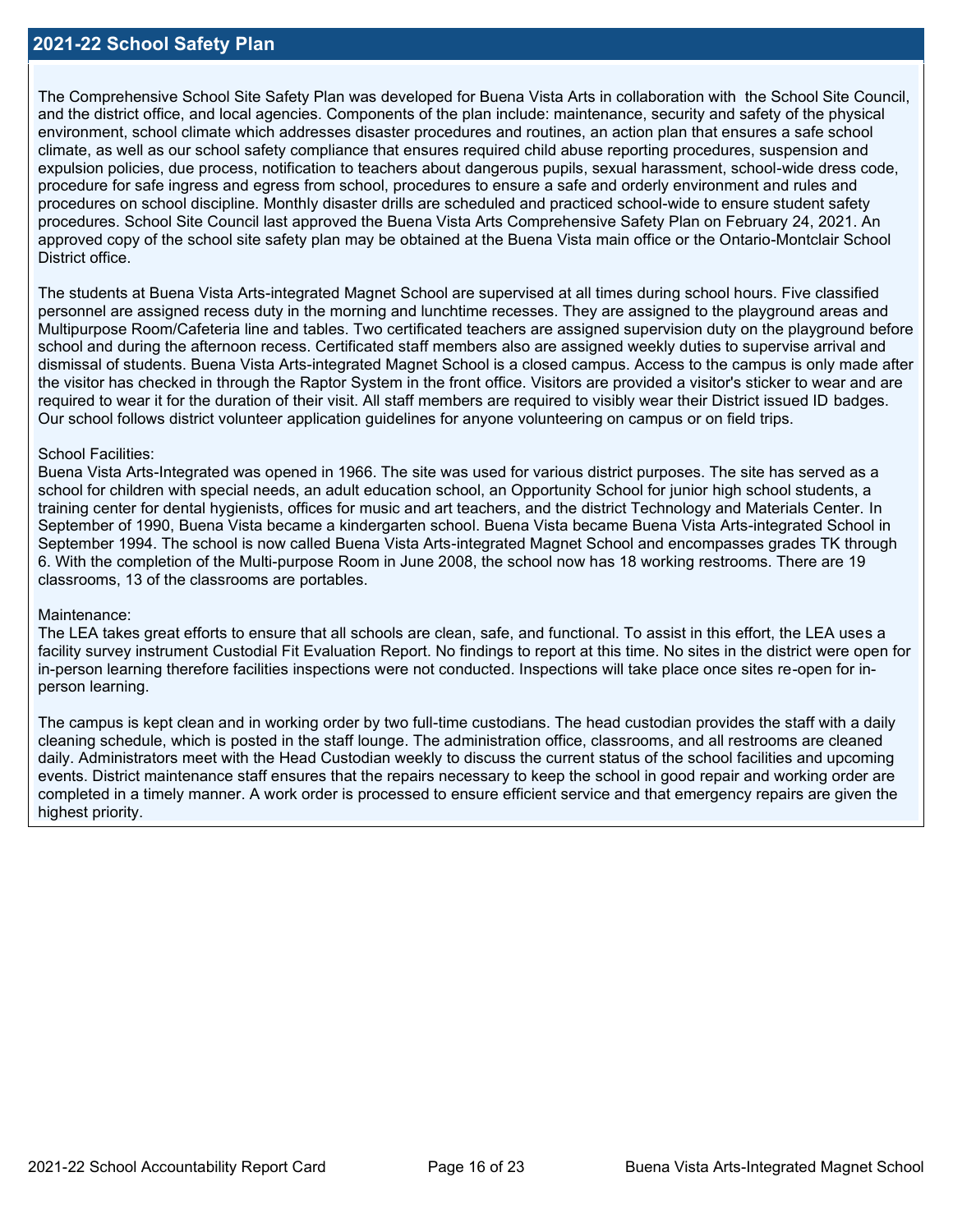The information in this section is required to be in the SARC but is not included in the state priorities for LCFF.

### **2018-19 Elementary Average Class Size and Class Size Distribution**

This table displays the 2018-19 average class size and class size distribution. The columns titled "Number of Classes" indicates how many classes fall into each size category (a range of total students per class). The "Other" category is for multigrade level classes.

| <b>Grade Level</b> | <b>Average</b><br><b>Class Size</b> | <b>1-20 Students</b> | $\mid$ Number of Classes with $\mid$ Number of Classes with $\mid$ Number of Classes with<br>21-32 Students | 33+ Students |
|--------------------|-------------------------------------|----------------------|-------------------------------------------------------------------------------------------------------------|--------------|
| Κ                  | 23                                  |                      |                                                                                                             |              |
|                    | 24                                  |                      | ◠                                                                                                           |              |
|                    | 24                                  |                      | າ                                                                                                           |              |
|                    | 27                                  |                      |                                                                                                             |              |
|                    | 27                                  |                      | ົ                                                                                                           |              |
|                    | 30                                  |                      |                                                                                                             |              |
|                    | 45                                  |                      |                                                                                                             |              |

#### **2019-20 Elementary Average Class Size and Class Size Distribution**

This table displays the 2019-20 average class size and class size distribution. The columns titled "Number of Classes" indicates how many classes fall into each size category (a range of total students per class). The "Other" category is for multi-grade level classes.

| <b>Grade Level</b> | <b>Average</b><br><b>Class Size</b> | <b>1-20 Students</b> | Number of Classes with   Number of Classes with<br>21-32 Students | Number of Classes with<br>33+ Students |
|--------------------|-------------------------------------|----------------------|-------------------------------------------------------------------|----------------------------------------|
| K                  | 23                                  |                      |                                                                   |                                        |
|                    | 26                                  |                      | າ                                                                 |                                        |
|                    | 26                                  |                      | ◠                                                                 |                                        |
|                    | 25                                  |                      | ◠                                                                 |                                        |
|                    | 30                                  |                      | っ                                                                 |                                        |
| 5                  | 41                                  |                      |                                                                   |                                        |
|                    | 30                                  |                      |                                                                   |                                        |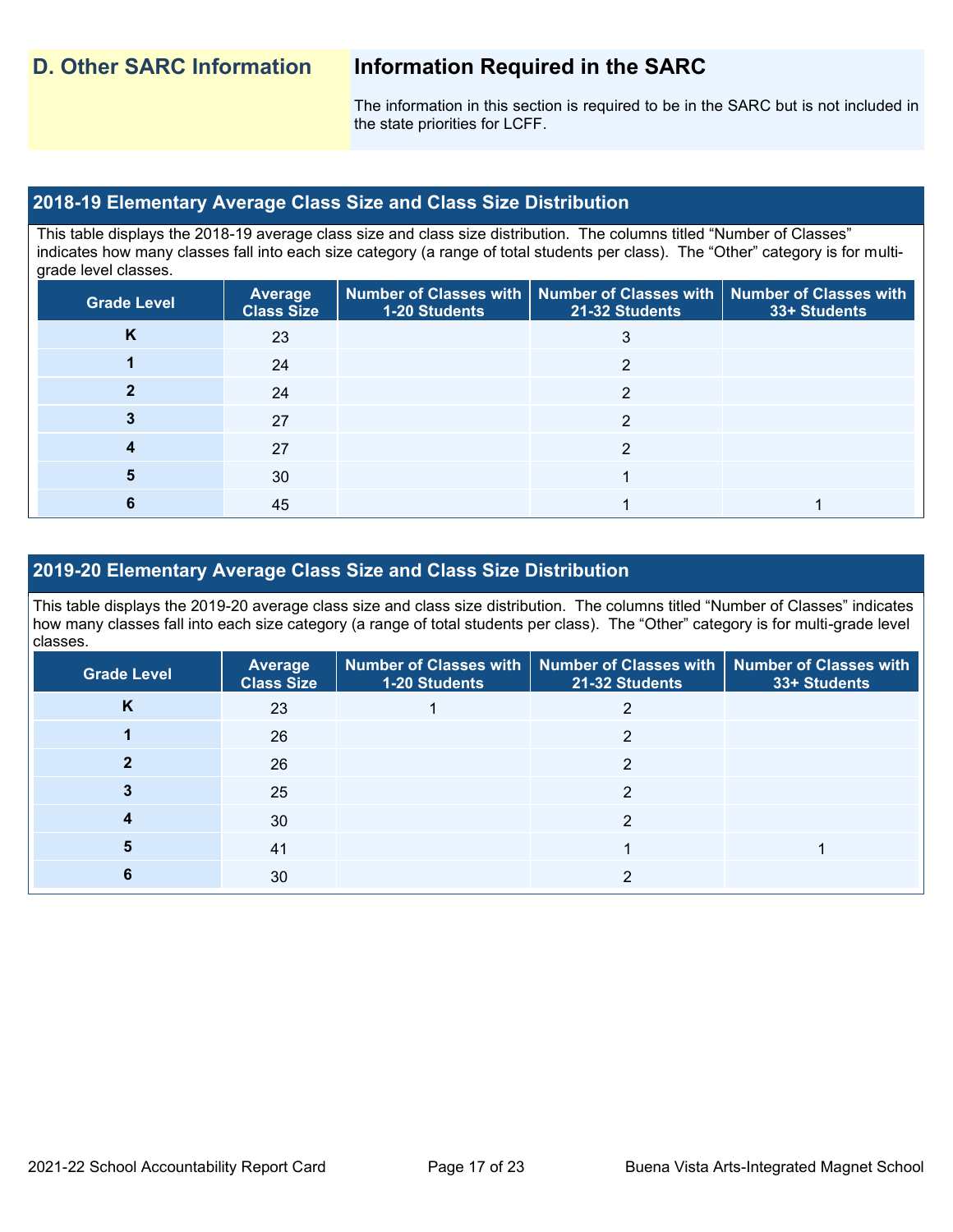#### **2020-21 Elementary Average Class Size and Class Size Distribution**

This table displays the 2020-21 average class size and class size distribution. The columns titled "Number of Classes" indicates how many classes fall into each size category (a range of total students per class). The "Other" category is for multi-grade level classes.

| <b>Grade Level</b> | Average<br><b>Class Size</b> | 1-20 Students | Number of Classes with   Number of Classes with<br>21-32 Students | <b>Number of Classes with</b><br>33+ Students |
|--------------------|------------------------------|---------------|-------------------------------------------------------------------|-----------------------------------------------|
| K                  | 20                           | 2             | 2                                                                 |                                               |
|                    | 26                           |               | 2                                                                 |                                               |
|                    | 24                           |               | $\overline{2}$                                                    |                                               |
| 3                  | 27                           |               | 2                                                                 |                                               |
| 4                  | 26                           |               | 2                                                                 |                                               |
| 5                  | 29                           |               | 2                                                                 |                                               |
| 6                  | 25                           |               | 2                                                                 |                                               |
| <b>Other</b>       | 15                           |               |                                                                   |                                               |

#### **2020-21 Ratio of Pupils to Academic Counselor**

This table displays the ratio of pupils to Academic Counselor. One full time equivalent (FTE) equals one staff member working full time; one FTE could also represent two staff members who each work 50 percent of full time.

| <b>Title</b>                        | <b>Ratio</b> |
|-------------------------------------|--------------|
| <b>Pupils to Academic Counselor</b> |              |

### **2020-21 Student Support Services Staff**

This table displays the number of FTE support staff assigned to this school. One full time equivalent (FTE) equals one staff member working full time; one FTE could also represent two staff members who each work 50 percent of full time.

| <b>Title</b>                                                         | <b>Number of FTE Assigned to School</b> |
|----------------------------------------------------------------------|-----------------------------------------|
| <b>Counselor (Academic, Social/Behavioral or Career Development)</b> | 0                                       |
| Library Media Teacher (Librarian)                                    | 0                                       |
| <b>Library Media Services Staff (Paraprofessional)</b>               | 0                                       |
| <b>Psychologist</b>                                                  | 0                                       |
| <b>Social Worker</b>                                                 | 0                                       |
| <b>Speech/Language/Hearing Specialist</b>                            | 0                                       |
| <b>Resource Specialist (non-teaching)</b>                            | 0                                       |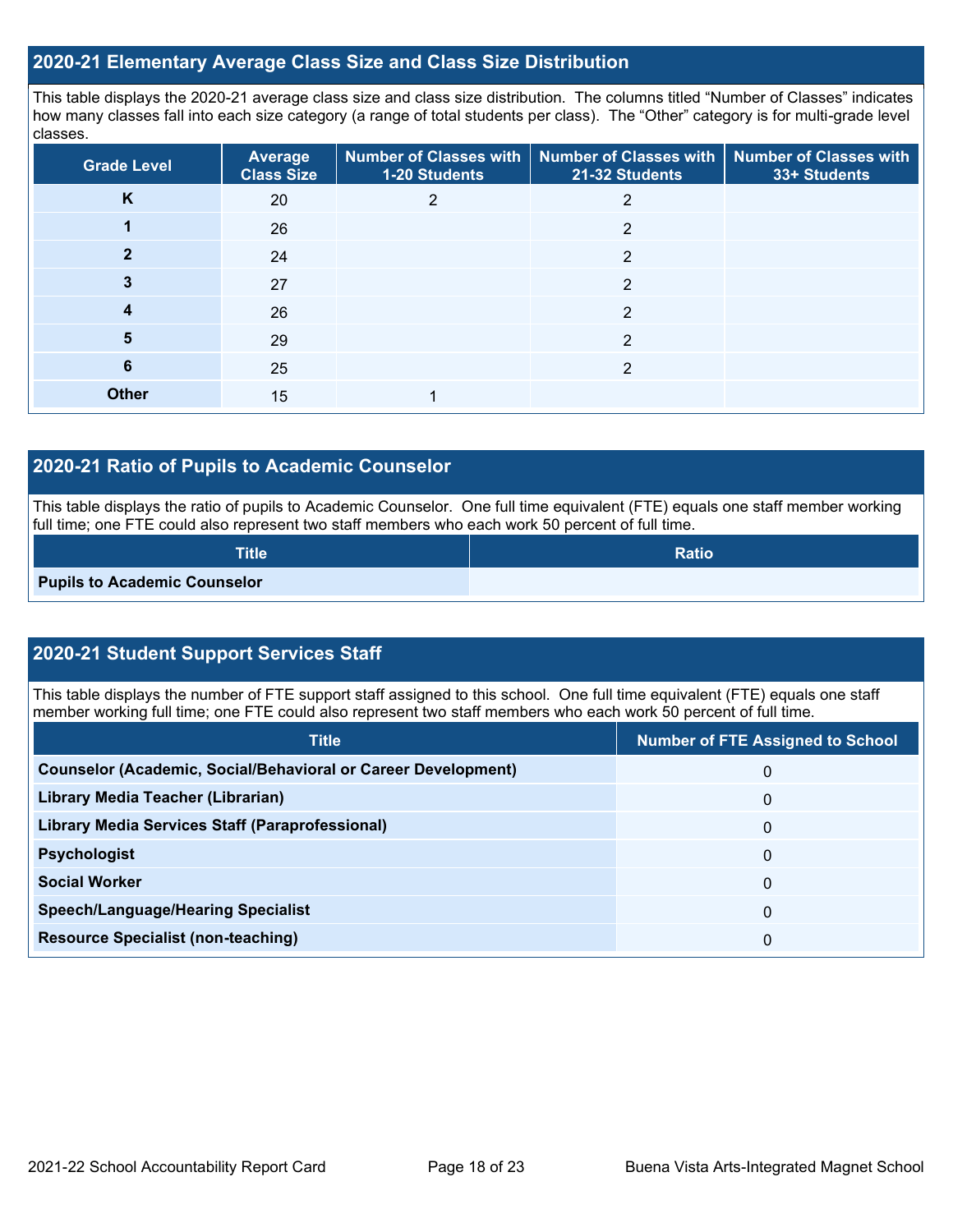#### **2019-20 Expenditures Per Pupil and School Site Teacher Salaries**

This table displays the 2019-20 expenditures per pupil and average teach salary for this school. Cells with N/A values do not require data.

| Level                                                | <b>Total</b><br><b>Expenditures</b><br><b>Per Pupil</b> | <b>Expenditures</b><br><b>Per Pupil</b><br>(Restricted) | <b>Expenditures</b><br><b>Per Pupil</b><br>(Unrestricted) | <b>Average</b><br><b>Teacher</b><br><b>Salary</b> |
|------------------------------------------------------|---------------------------------------------------------|---------------------------------------------------------|-----------------------------------------------------------|---------------------------------------------------|
| <b>School Site</b>                                   | \$7453.0                                                | \$781.0                                                 | \$6671.0                                                  | \$86348.0                                         |
| <b>District</b>                                      | N/A                                                     | N/A                                                     | \$1608.0                                                  | \$92,686                                          |
| <b>Percent Difference - School Site and District</b> | N/A                                                     | N/A                                                     | 122.3                                                     | $-7.1$                                            |
| <b>State</b>                                         |                                                         |                                                         | \$8,444                                                   | \$85,863                                          |
| <b>Percent Difference - School Site and State</b>    | N/A                                                     | N/A                                                     | $-23.5$                                                   | 0.6                                               |

#### **2020-21 Types of Services Funded**

Multi Tiered Systems of SUpport (MTSS): Buena Vista Arts-integrated Magnet School employs three instructional aides to provide tiered instructional support to address targeted skills and concepts in the areas of ELA and Math. The instructional support includes providing small groups instruction to all grade levels based on needs identified through formative assessments.

Teacher on Assignment: A full-time Teacher on Assignment was employed at Buena Vista Arts-integrated Magnet School. The TOA provides VAPA curriculum and instructional support to all teachers including delivering professional development and model lessons. In addition, the TOA coordinates all site VAPA related activities.

Family and Collaborative Services (FCS): Buena Vista Arts-integrated Magnet School is part of the MCC, which provides a variety of social services for the students and their families. These services include but are not limited to, counseling, medical, dental, parenting classes and basic needs for the families of Buena Vista Arts-integrated School.

Extended Learning Program: These programs have been offered during and after school for those students who are performing Below Grade Level (Far Below Basic, Below Basic and Basic) in either Language Arts or Mathematics.

Enrichment Programs: These programs incorporate GATE, visual and performing arts (VAPA), and wellness that are aligned to Buena Vista's mission and action plan. Additonally, Buena Vista Arts-integrated Magnet School Library Media Assistant supports student access to library books according to their lexile level.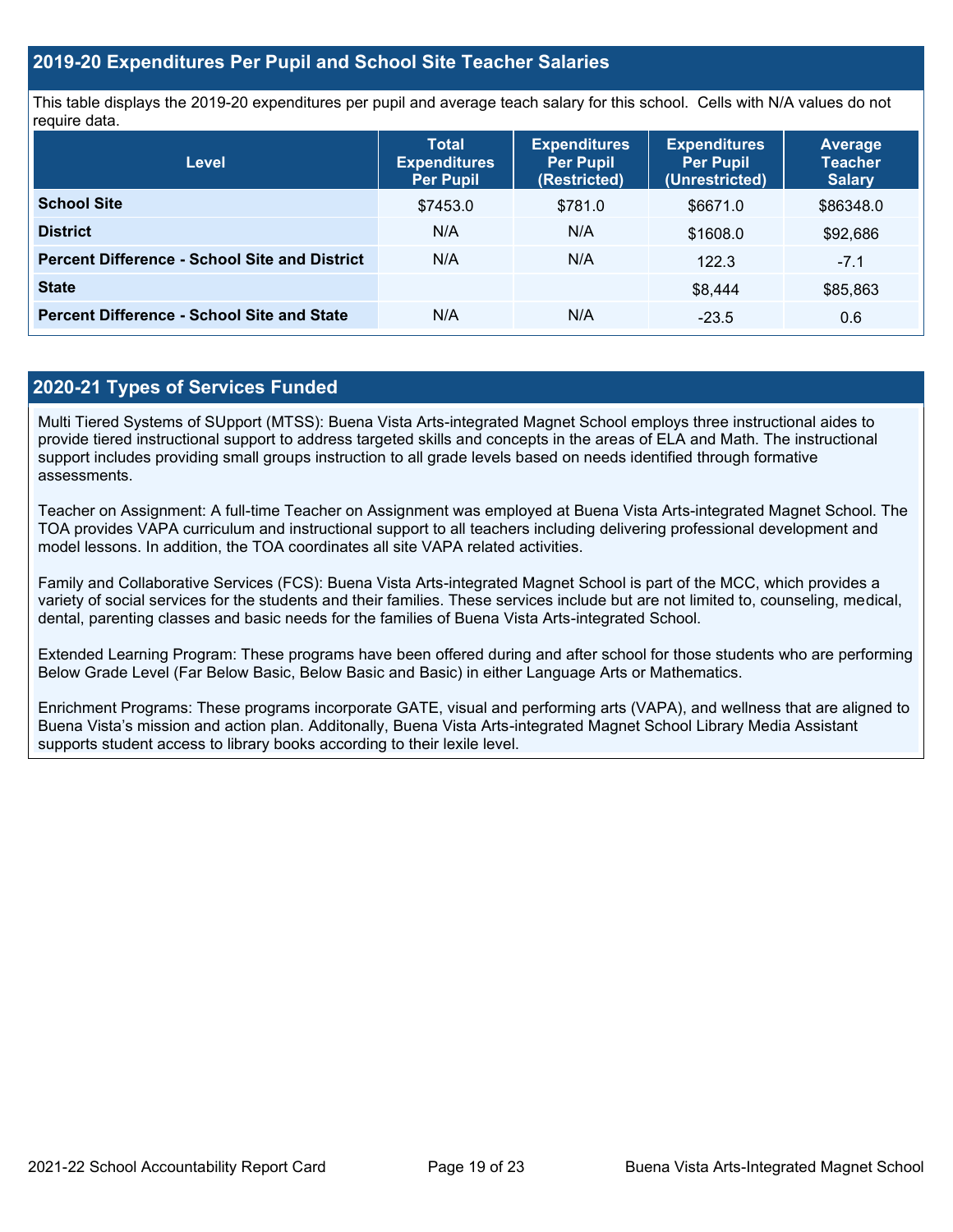#### **2019-20 Teacher and Administrative Salaries**

This table displays the 2019-20 Teacher and Administrative salaries. For detailed information on salaries, see the CDE Certification Salaries & Benefits web page at [http://www.cde.ca.gov/ds/fd/cs/.](http://www.cde.ca.gov/ds/fd/cs/)

| Category                                             | <b>District</b><br><b>Amount</b> | <b>State Average</b><br>for Districts<br>in Same Category |
|------------------------------------------------------|----------------------------------|-----------------------------------------------------------|
| <b>Beginning Teacher Salary</b>                      | \$48,998                         | \$52,060                                                  |
| <b>Mid-Range Teacher Salary</b>                      | \$87,146                         | \$84,043                                                  |
| <b>Highest Teacher Salary</b>                        | \$105,113                        | \$107,043                                                 |
| <b>Average Principal Salary (Elementary)</b>         | \$138,892                        | \$133,582                                                 |
| <b>Average Principal Salary (Middle)</b>             | \$141,565                        | \$138,803                                                 |
| <b>Average Principal Salary (High)</b>               | \$0                              | \$133,845                                                 |
| <b>Superintendent Salary</b>                         | \$319,095                        | \$240,628                                                 |
| <b>Percent of Budget for Teacher Salaries</b>        | 37%                              | 35%                                                       |
| <b>Percent of Budget for Administrative Salaries</b> | 6%                               | 5%                                                        |

#### **Professional Development**

Buena Vista Arts-integrated and the Ontario-Montclair School District offer research-based, on-going professional development for certificated, classified and management employees aligned with the district's long-term goals. Professional developmnt was offered virtually due to COVID 19 Guidelines. Professional development is designed to help employees enhance their knowledge and develop the needed skills to provide quality services in order to maximize student learning and achievement. Professional development courses and programs are developed and coordinated through the district's Learning and Teaching department as well as at each school site. The focus of all professional development is based on the instructional and management priorities outlined in the goals and objectives of our strategic and school improvement plans.

Professional development at the site and district levels address the core curriculum, instructional and student engagement strategies, English Language support, and standards-based instruction. In addition, district-level professional development includes workshop sessions and classroom support for beginning teachers (BTSA), courses for teachers working towards completing their teaching credentials, support for teachers through technology training and classroom support, leadership development for administrators, compliance related workshops, and a variety of job-specific and mandated training for classified employees. OMSD has several sustained initiatives including implementation of Common Core State Standards, Professional Learning Communities, standards-based instruction, genre writing, common assessments, ELD, and MTSS. Instructional teams are trained by the district to provide ongoing support at each site to ensure and support the correct implementation in each classroom.

Professional Development at Buena Vista is based on multiple metrics derived from our student assessment data. PD is provided to teachers to support best first instruction in ELA and Math, including strategies to support English Learners. It is also provided to support teachers on meeting the needs of English learners and effective instruction to support language proficiency. Professional development provided to support teachers on engagement strategies and rigorous learning tasks has also been a need. Teachers are provided with a wide variety of support as needed from site support staff and administration, including supplemental materials, on and off-site observation opportunities as well as individual mentoring and assistance. This support focuses on best practices for teaching, refining teaching skills, and meeting individual student needs.

| This table displays the number of school days dedicated to staff development and continuous improvement. |    |  |  |  |  |  |
|----------------------------------------------------------------------------------------------------------|----|--|--|--|--|--|
| │ 2019-20 │ 2020-21 │ 2021-22 │<br><b>Subject</b>                                                        |    |  |  |  |  |  |
| Number of school days dedicated to Staff Development and Continuous Improvement                          | -6 |  |  |  |  |  |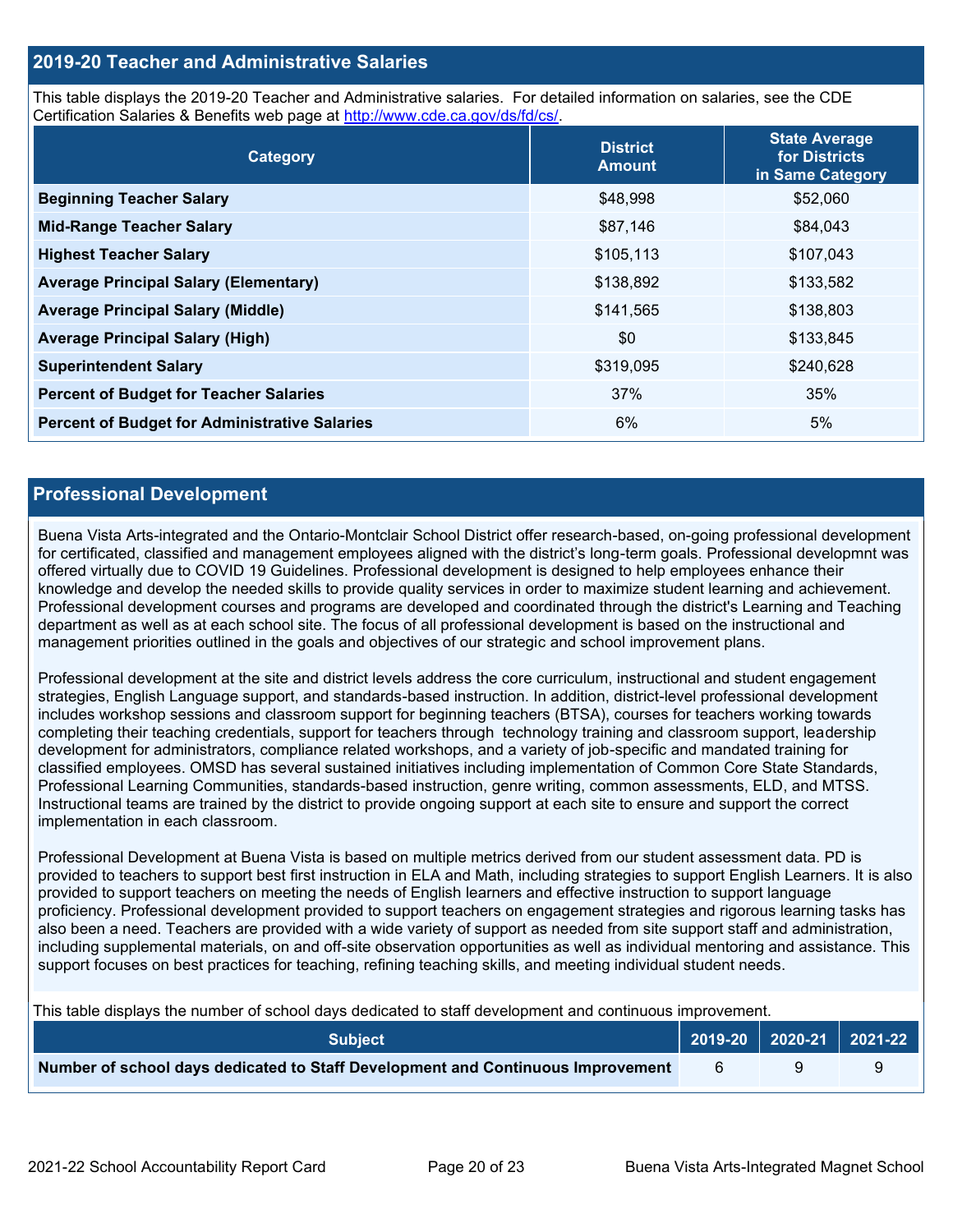# **Ontario-Montclair School District 2020-21 Local Accountability Report Card (LARC) Addendum**

## **Local Accountability Report Card (LARC) Addendum**

**2020-21 Local Accountability Report Card (LARC) Addendum Overview**



On July 14, 2021, the California State Board of Education (SBE) determined that the California Department of Education (CDE) will use the SARC as the mechanism to conduct a one-time data collection of the LEA-level aggregate test results of all school's local assessments administered during the 2020–2021 school year in order to meet the federal Every Students Succeeds Act (ESSA) reporting requirement for the Local Educational Agency Accountability Report Cards (LARCs).

Each local educational agency (LEA) is responsible for preparing and posting their annual LARC in accordance with the federal ESSA. As a courtesy, the CDE prepares and posts the LARCs on behalf of all LEAs.

Only for the 2020–2021 school year and the 2020–2021 LARCs, LEAs are required to report their aggregate local assessments test results at the LEA-level to the CDE by populating the tables below via the SARC. These data will be used to meet the LEAs' federal requirement for their LARCs. Note that it is the responsibility of the school and LEA to ensure that all student privacy and suppression rules are in place when reporting data in Tables 3 and 4 in the Addendum, as applicable.

The tables below are not part of the SBE approved 2020–2021 SARC template but rather are the mechanism by which these required data will be collected from LEAs.

For purposes of the LARC and the following tables, an LEA is defined as a school district, a county office of education, or a direct funded charter school.

| 2021-22 District Contact Information |                                   |  |  |  |
|--------------------------------------|-----------------------------------|--|--|--|
| <b>District Name</b>                 | Ontario-Montclair School District |  |  |  |
| <b>Phone Number</b>                  | $(909)$ 459-2500                  |  |  |  |
| Superintendent                       | Dr. James Q. Hammond              |  |  |  |
| <b>Email Address</b>                 | info@omsd.net                     |  |  |  |
| <b>District Website Address</b>      | https://www.omsd.net              |  |  |  |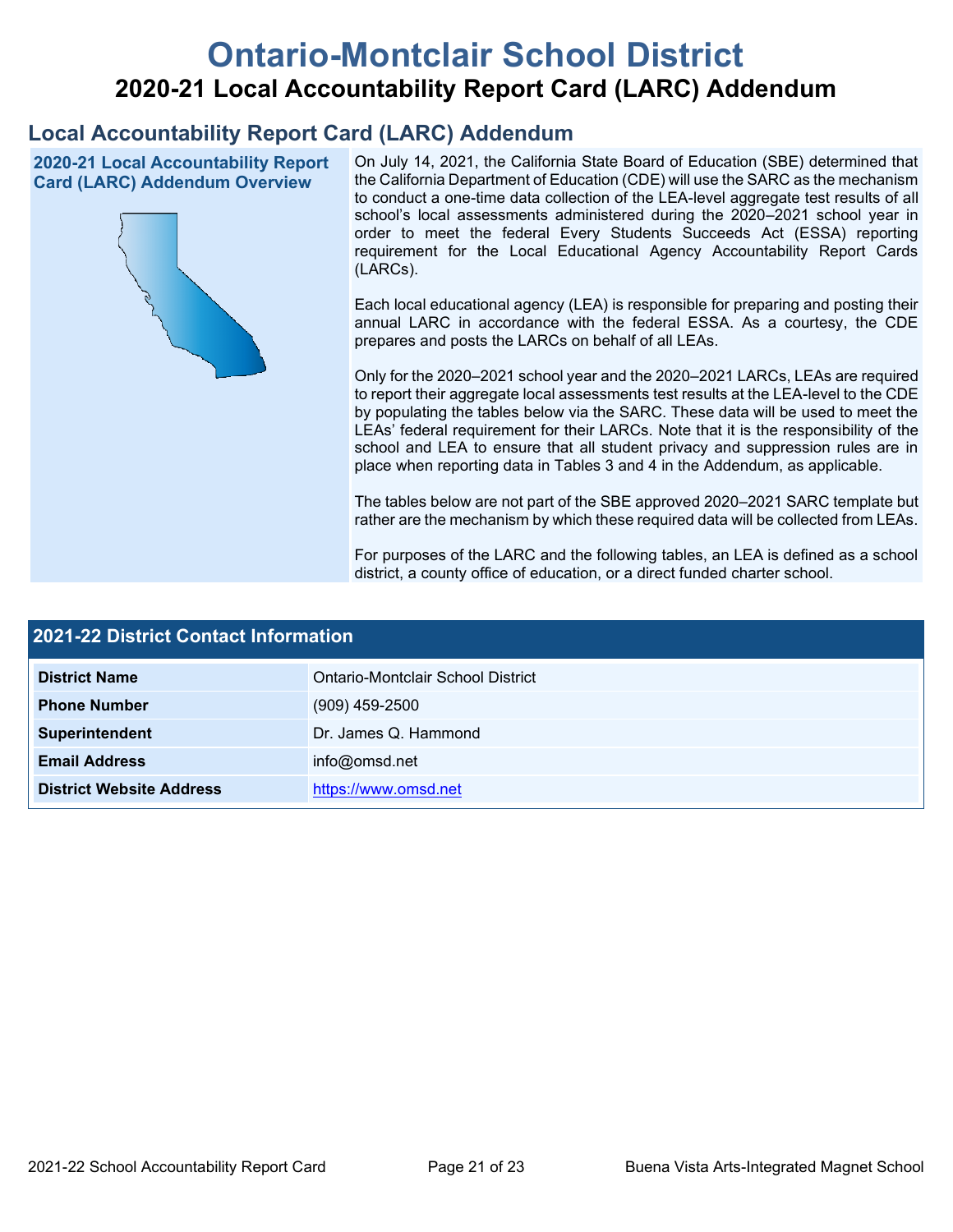#### **2020-21 CAASPP Test Results in ELA by Student Group**

This table displays CAASPP test results in ELA by student group for students grades three through eight and grade eleven taking and completing a state-administered assessment. The CDE will populate this table for schools in cases where the school administered the CAASPP assessment. In cases where the school administered a local assessment instead of CAASPP, the CDE will populate this table with "NT" values, meaning this school did not test students using the CAASPP. See the local assessment(s) table for more information.

| <b>CAASPP</b><br><b>Student Groups</b>               | <b>CAASPP</b><br><b>Total</b><br><b>Enrollment</b> | <b>CAASPP</b><br><b>Number</b><br><b>Tested</b> | <b>CAASPP</b><br><b>Percent</b><br><b>Tested</b> | <b>CAASPP</b><br><b>Percent</b><br><b>Not Tested</b> | <b>CAASPP</b><br><b>Percent</b><br>Met or<br><b>Exceeded</b> |
|------------------------------------------------------|----------------------------------------------------|-------------------------------------------------|--------------------------------------------------|------------------------------------------------------|--------------------------------------------------------------|
| <b>All Students</b>                                  | 12994                                              | <b>NT</b>                                       | <b>NT</b>                                        | <b>NT</b>                                            | <b>NT</b>                                                    |
| <b>Female</b>                                        | 6378                                               | <b>NT</b>                                       | <b>NT</b>                                        | <b>NT</b>                                            | <b>NT</b>                                                    |
| <b>Male</b>                                          | 6616                                               | <b>NT</b>                                       | <b>NT</b>                                        | <b>NT</b>                                            | <b>NT</b>                                                    |
| American Indian or Alaska Native                     | 92                                                 | <b>NT</b>                                       | <b>NT</b>                                        | <b>NT</b>                                            | <b>NT</b>                                                    |
| <b>Asian</b>                                         | 257                                                | <b>NT</b>                                       | <b>NT</b>                                        | <b>NT</b>                                            | <b>NT</b>                                                    |
| <b>Black or African American</b>                     | 394                                                | <b>NT</b>                                       | <b>NT</b>                                        | <b>NT</b>                                            | <b>NT</b>                                                    |
| <b>Filipino</b>                                      | 81                                                 | <b>NT</b>                                       | <b>NT</b>                                        | <b>NT</b>                                            | <b>NT</b>                                                    |
| <b>Hispanic or Latino</b>                            | 11629                                              | <b>NT</b>                                       | <b>NT</b>                                        | <b>NT</b>                                            | NT                                                           |
| Native Hawaiian or Pacific Islander                  | 31                                                 | <b>NT</b>                                       | <b>NT</b>                                        | <b>NT</b>                                            | <b>NT</b>                                                    |
| <b>Two or More Races</b>                             | 140                                                | <b>NT</b>                                       | <b>NT</b>                                        | <b>NT</b>                                            | <b>NT</b>                                                    |
| <b>White</b>                                         | 370                                                | <b>NT</b>                                       | <b>NT</b>                                        | <b>NT</b>                                            | <b>NT</b>                                                    |
| <b>English Learners</b>                              | 2756                                               | <b>NT</b>                                       | <b>NT</b>                                        | <b>NT</b>                                            | <b>NT</b>                                                    |
| <b>Foster Youth</b>                                  | 73                                                 | <b>NT</b>                                       | <b>NT</b>                                        | <b>NT</b>                                            | <b>NT</b>                                                    |
| <b>Homeless</b>                                      | 2320                                               | <b>NT</b>                                       | <b>NT</b>                                        | <b>NT</b>                                            | <b>NT</b>                                                    |
| <b>Military</b>                                      | $\mathbf 0$                                        | $\mathbf 0$                                     | $\mathbf 0$                                      | $\mathbf 0$                                          | 0                                                            |
| <b>Socioeconomically Disadvantaged</b>               | 11552                                              | <b>NT</b>                                       | <b>NT</b>                                        | <b>NT</b>                                            | <b>NT</b>                                                    |
| <b>Students Receiving Migrant Education Services</b> | 0                                                  | $\mathbf 0$                                     | $\mathbf 0$                                      | $\mathbf 0$                                          | 0                                                            |
| <b>Students with Disabilities</b>                    | 1919                                               | <b>NT</b>                                       | <b>NT</b>                                        | <b>NT</b>                                            | <b>NT</b>                                                    |